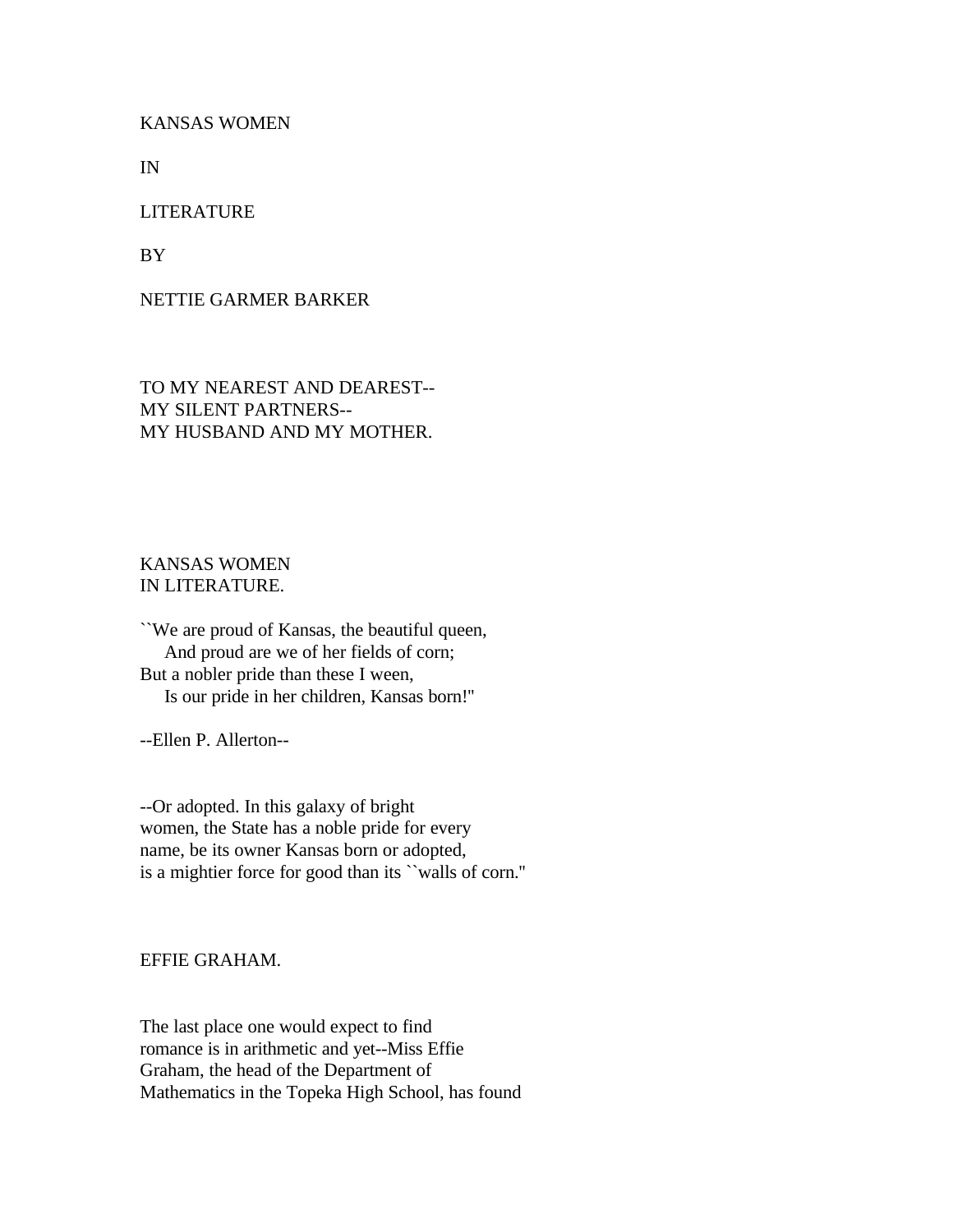it there and better still, in her lecture ``Living Arithmetic'' she has shown others the way to find it there. Miss Graham is one of the most talented women of the state. Ex-Gov. Hoch has called her ``one of the most gifted women in the state noted for its brilliant women. Her heart and life are as pure as her mind is bright.''

She was born and reared in Ohio, the daughter of a family of Ohio pioneers, a descendant of a Revolutionary soldier and also, of a warrior of 1812. As a student of the Ohio Northern University and later as a post-graduate worker at the University of California, Chicago University, and Harvard Summer School, she has as she says, ``graduated sometimes and has a degree but never `finished' her education.''

Desiring to get the school out into the world as well as the world back to the school, she has spoken and written on ``Moving Into The King Row,'' ``Other Peoples' Children,'' ``Spirit of the Younger Generation,'' ``Vine Versus Oak,'' and ``The Larger Service.''

``Pictures Eight Hundred Children Selected,'' ``Speaking of Automobiles,'' ``The Unusual Thing," "The High Cost of Learning," and ``Wanted--A Funeral of Algebraic Phraseology;'' also, some verse, ``The Twentieth Regiment Knight'' and ``Back to God's Country'' are magazine work that never came back. School Science & Mathematics, a magazine to which she contributes and of which she is an associate editor, gives hers as the only woman's name on its staff of fifty editors.

Her book, ``The Passin' On Party,'' raises the author to the rank of a classic. To quote a critic: it is ``a little like `Mrs. Wiggs of the Cabbage Patch,' a little like `Uncle Tom's Cabin,' but not just like either of them. She reaches right down into human breasts and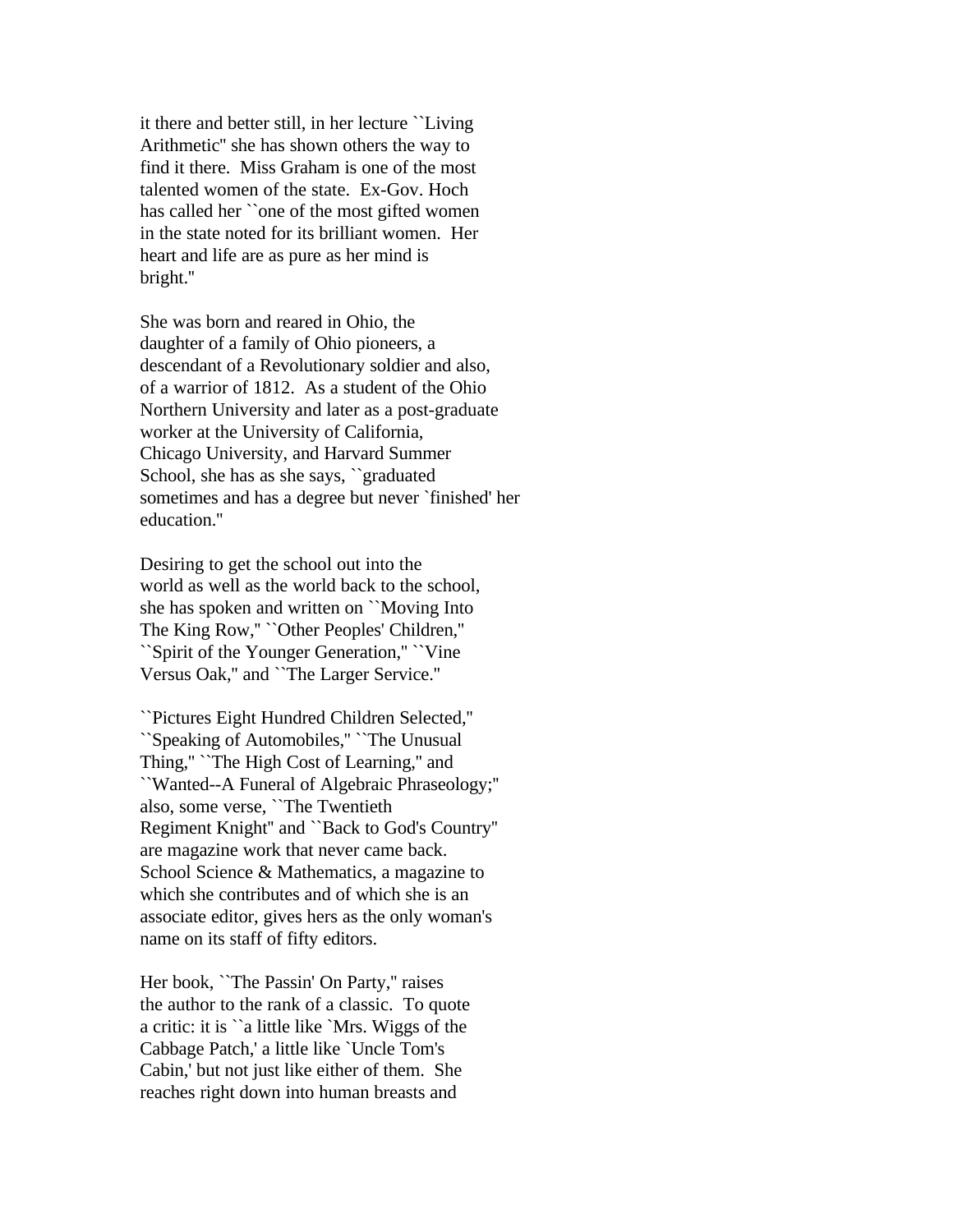grips the heart strings.''

It is the busy people who find time to do things and the mother-heart of Miss Graham finds expression in her household in West Lawn, a suburb of Topeka. Among the members of her family are a niece and nephew whose High School and College education she directs.

### ESTHER M. CLARK.

Every Kansan, homesick in a foreign land, knows the call of Kansas and every Kansan book lover knows Esther Clark's ``Call of Kansas.''

``Sweeter to me than the salt sea spray, the fragrance of summer rains: Nearer my heart than these mighty hills are the wind-swept Kansas plains: Dearer the sight of a shy, wild rose by the roadside's dusty way Than all the splendor of poppy-fields ablaze in the sun of May.

Gay as the bold poinsetta is, and the burden of pepper trees, The sunflower, tawny and gold and brown, is richer, to me, than these. And rising ever above the song of the hoarse, insistent sea, The voice of the prairie, calling, calling me.

Miss Clark was born in Neosho Co., Kansas, about twelve miles southeast of Chanute, on a farm. At seven years of age, the family moved to Chanute and her school days were spent at the old Pioneer Building, where her mother went to school before her. In 1894, she graduated here, later entering the University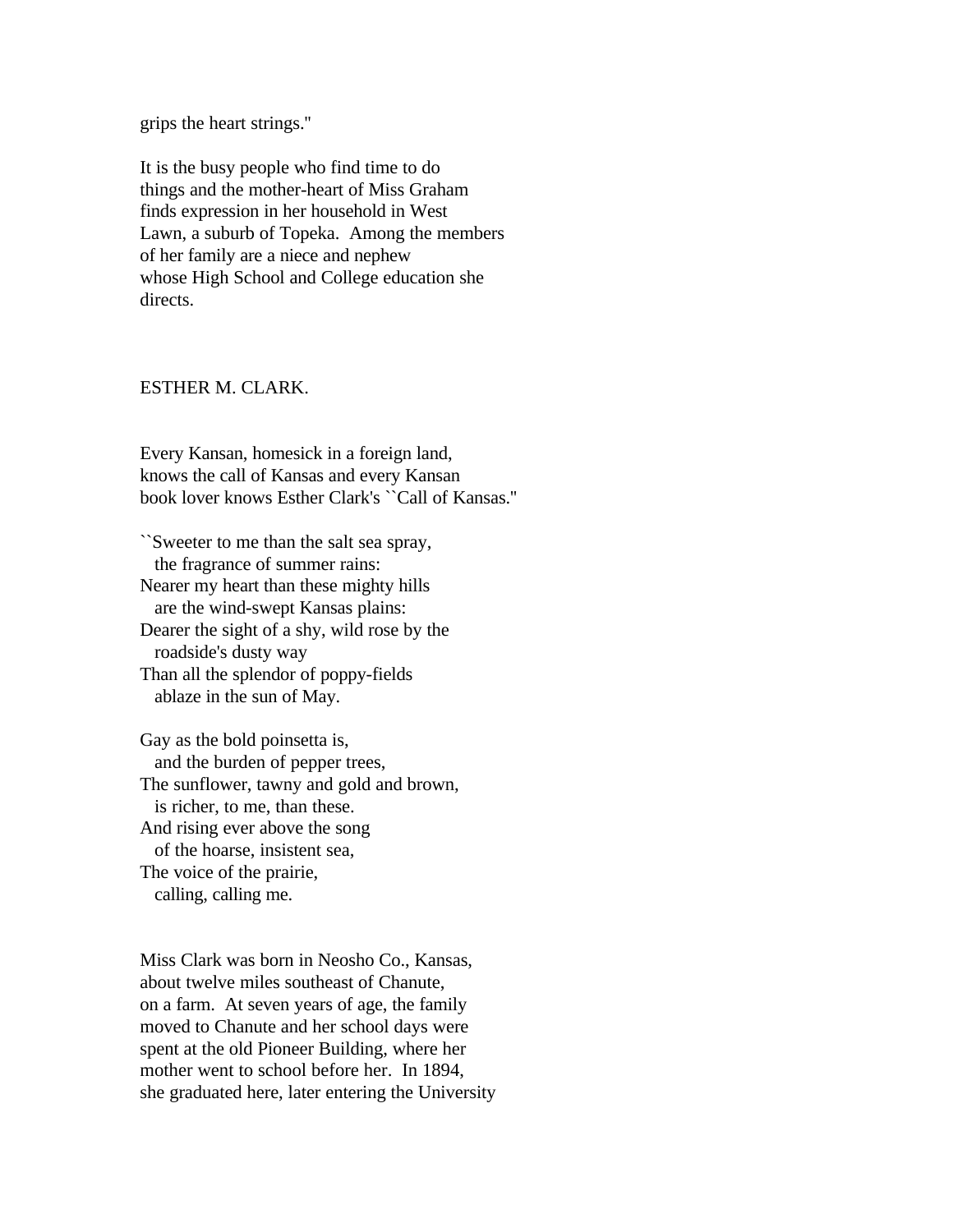of Kansas for work in English.

In 1906, ``Verses by a Commonplace Person'' was published. ``The Call of Kansas and Other Verse'' came out in 1909. This volume contained ``My Dear'' and ``Good Night'' which were set to music, and ``Rose O' My Heart.''

``Rose o' my heart, to-day I send A rose or two, You love roses, Rose o' my heart, I love you.

Rose o' my heart, a rose is sweet And fresh as dew. Some have thorns, but, Rose o' my heart, None have you.

Rose o' my heart, this day wear My roses, do! For next to my heart, Rose o' my heart, I wear you.''

``My Dear'' was written for her baby brother, during an absence from home, and is Miss Clark's favorite.

She is in the office of the Extension Department at the University of Kansas, and has exclusive charge of club programs and does some work in package libraries.

Just now she is contributing prose to some of the newspapers and doing some splendid feature work.

#### MARY VANCE HUMPHREY.

Mary Vance Humphrey of Junction City, Kansas, has written a series of short stories on the property rights of women in Kansas, a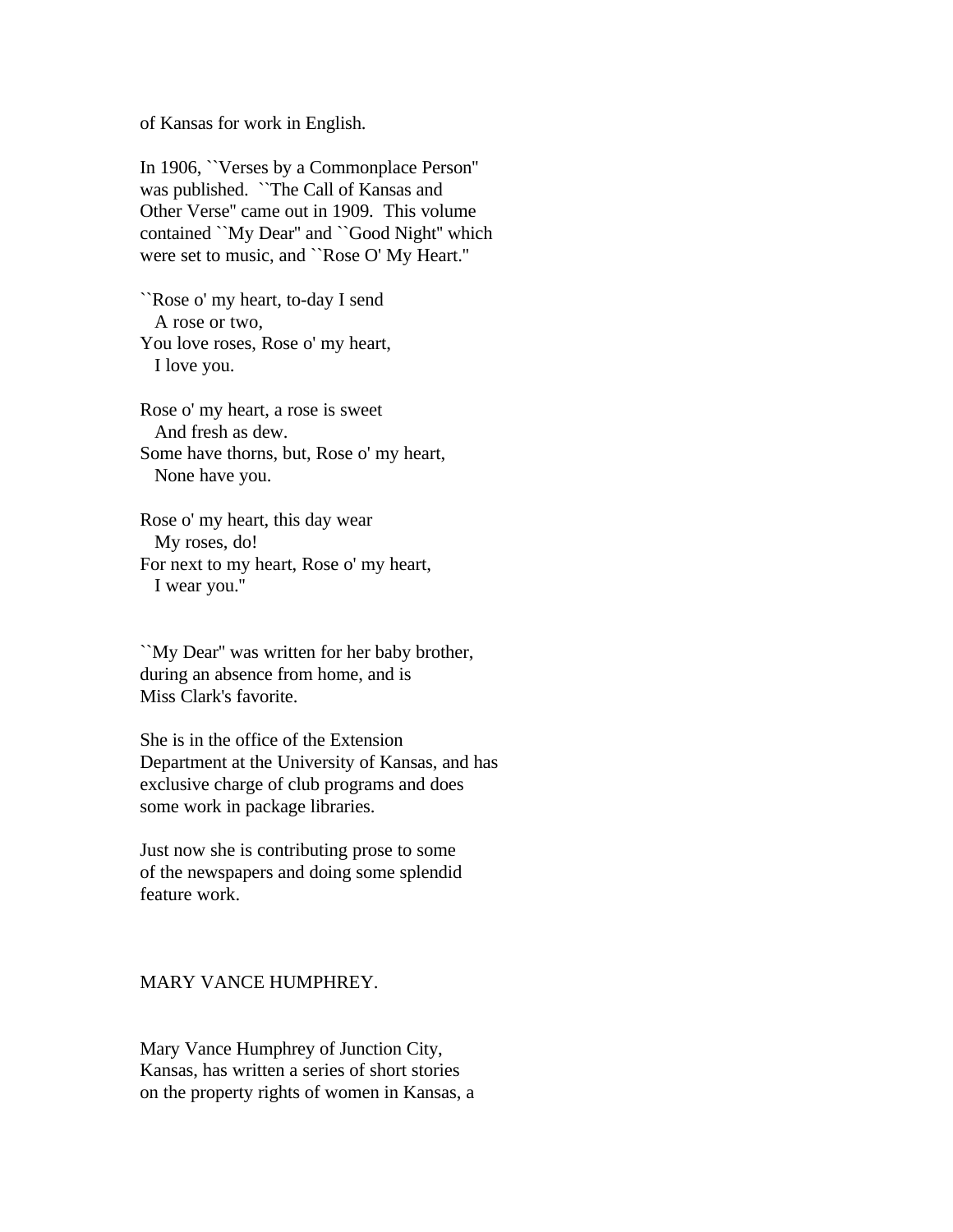subject that was and is, still, of vital importance to the women of the state. ``The Legal Status of Mrs. O'Rourke'' and ``King Lear in Kansas'' are two of the series.

When young in heart and experience, Mrs. Humphrey wrote a number of poems. Her work in later years has been only prose. Her novel, ``The Squatter Sovereign'' is an historical romance of pioneer days, the settlement of Kansas in the fifties.

Mrs. Humphrey is one of the founders of the Kansas State Social Science Club and the Woman's Kansas Day Club and the founder of the Reading Club of Junction City. She has served as President of the State Federation and as Director of the General Federation of Women's Clubs and President of the Woman's Kansas Day Club. Her work as member of the Board of Education has done much for Junction City and her interest in libraries has done equally as much for the State of Kansas.

Of her record as an official, Margaret Hill McCarter has written: ``Her whole soul is in her work. She is the genuine metal, shirking nothing, cheapening nothing, and withal happy in the enjoyment of her obligation. She stands for patriotism, progress and peace. Something of the message of the shepherds heard out beyond Bethlehem that Christmas morning long ago sounds in the chords she strikes.''

As the wife of the late Judge James Humphrey, she proved herself the able companion of such a worthy man.

# KATE A. APLINGTON.

The Kansas State Traveling Art Gallery owes its birth and much of its success to Kate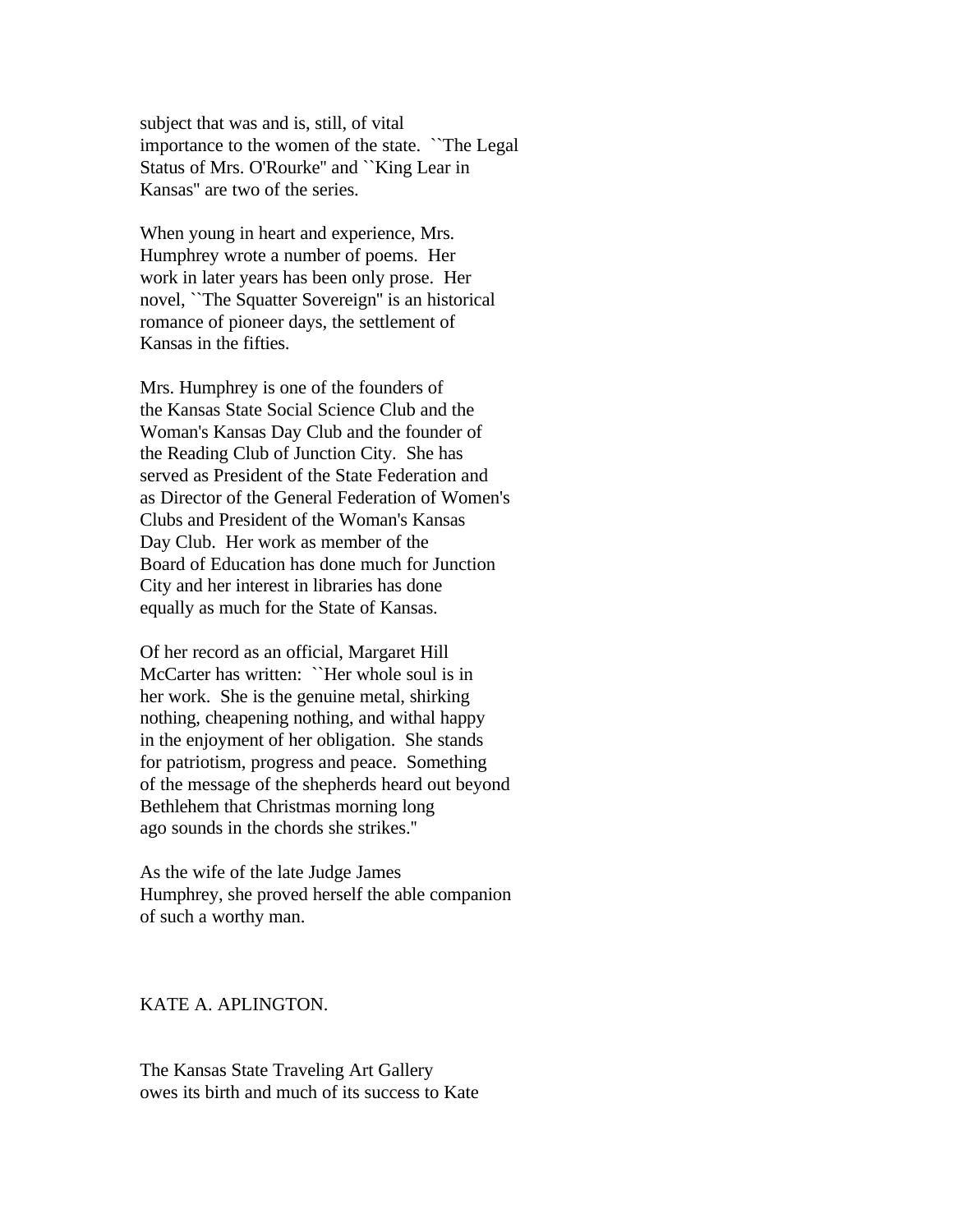A. Aplington, the author of that typical western story, ``Pilgrims of the Plains.'' Since Feb., 1907, the Art Gallery has been a recognized state institution, and as its Vice-President and Superintendent and as the writer of the art lectures that accompany the work, Mrs. Aplington's broad-minded, artistic temperament and student's persistency have made the gallery truly a work of art.

At present, the Aplingtons are living at Miami, Florida, but for a quarter of a century, Council Grove, the most famous spot on the Santa Fe Trail, was their home. Special investigations and researches on the subject of the old Santa Fe Trail days and lecturers on educational and literary topics resulted from years spent in that historic place.

``Pilgrims of the Plains,'' which came out in Feb., 1913, is worthy of a place in the front rank of western stories. In July of this year, Grossett and Dunlap will bring it out in their ``Popular Edition'' of novels.

Mrs. Aplington is now working on a book on ``Art-Museums of America'' and judging from the comments of prominent Museum Directors, this will be as great a success as her novel. ``Florida of the Reclamation,'' a character story with scenes laid in and around Miami, Florida, is also in preparation.

### EMMA UPTON VAUGHN.

The author of that versatile little book of short stories, ``The Lower Bureau Drawer'' is Emma Upton Vaughn, a Kansas City, Kansas teacher. These heart stories, showing keen insight of human nature--especially woman nature--deal with every day life, each one a fascinating revelation, of character and soul.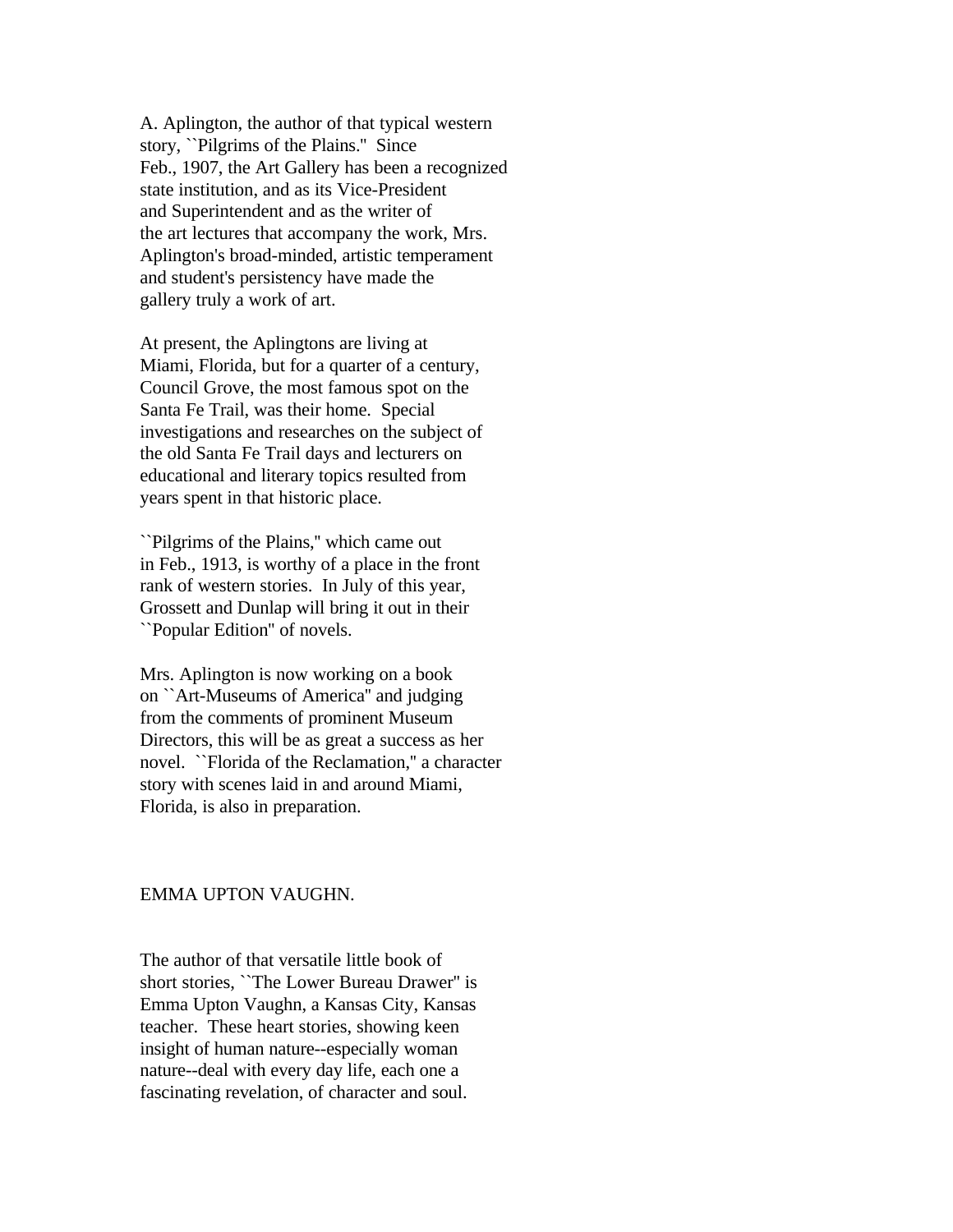Mrs. Vaughn was born in Kalamazoo, Michigan. Her early life was spent in Kansas. She is a graduate of the Kansas University, and has taught in the public schools of the state.

She wrote the ``Bible and the Flag in the Public Schools'' and has contributed both prose and verse to the leading magazines and newspapers. Feature articles and many good essays appear over her signature. Her ``Passing From Under The Partial Eclipse'' did much to give Kansas City, Kansas her recognized place commercially on the map. A novel, ``The Cresap Pension," exposing a great pension fraud, is ready for the press.

### JESSIE WRIGHT WHITECOMB.

Jessie Wright Whitcomb, a Topeka writer of juvenile books is a lawyer in active practice with her husband, Judge George H. Whitcomb and a mother of a remarkable family of five boys and one girl. The oldest son gained his A. B. in 1910 at the age of eighteen; in 1911 was appointed Rhodes scholar for Kansas; and is now a student at Oxford. His father and mother are in England at present visiting him.

Mrs. Whitcomb is a contributor to the magazines and in addition, has written ``Odd Little Lass,'' ``Freshman and Senior,'' ``Majorbanks,'' ``His Best Friend,'' ``Pen's Venture,'' ``Queer As She Could Be,'' and ``Curly Head.''

She is a graduate of the University of Vermont and the Boston University Law School and was the first woman to lecture before a man's law school.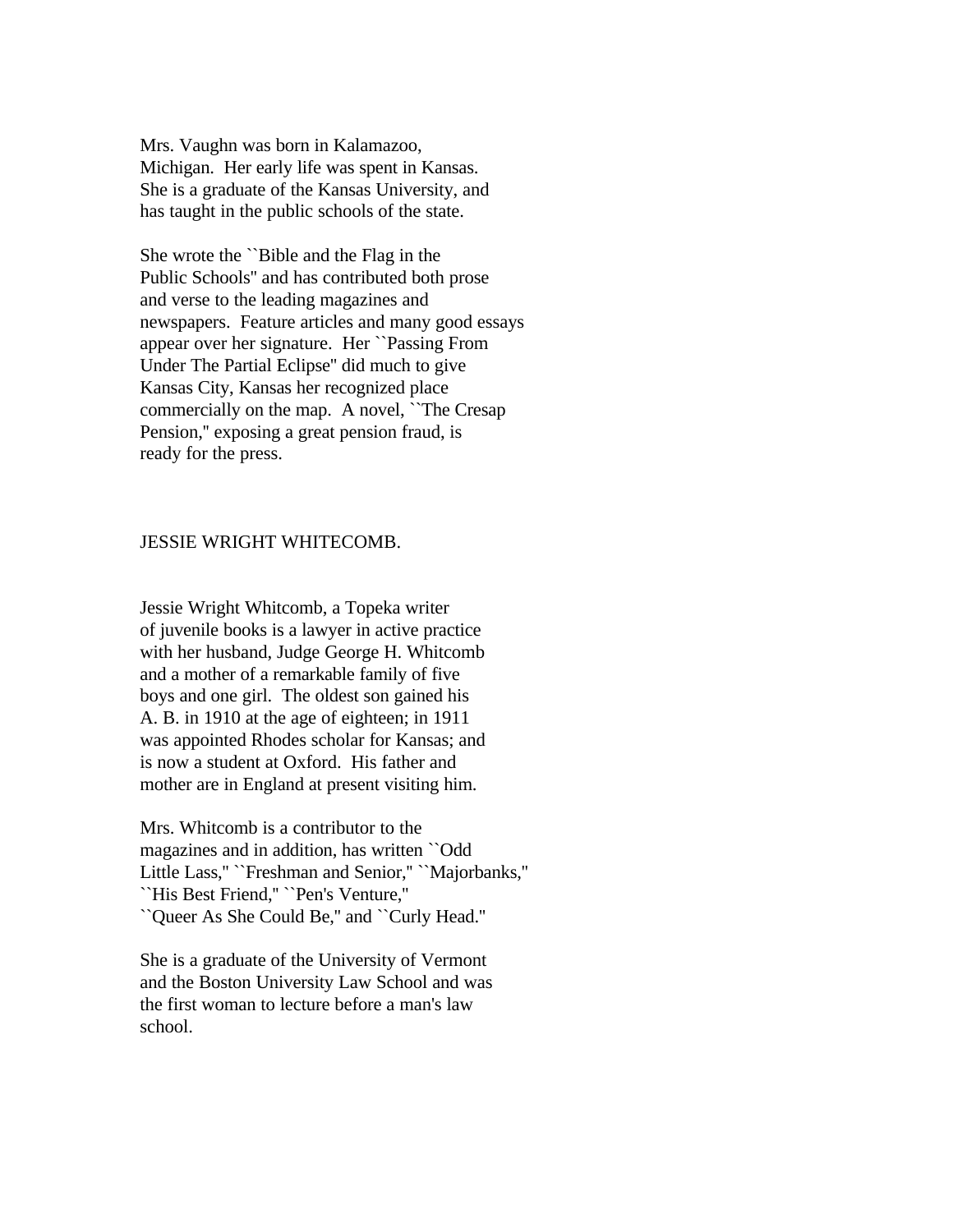### MYRA WILLIAMS JARRELL.

Myra Williams Jarrell, the daughter of the late Archie L. Williams, for thirty years, the attorney for the Union Pacific Railway in Kansas, and the grand-daughter of Judge Archibald Williams, the first United States Circuit Judge of Kansas, appointed by Lincoln, comes of a literary family. All of the men and some of the women on the father's side of the family and also, on the mother's to a great extent, had literary talent.

As a child, she cherished an ambition to write and when occasionally one of her letters to St. Nicholas saw publication, she felt she had crossed the Alps of her desire. Her first real story, however, was written as she rocked the cradle of her first born. The day, when she first saw her ``stuff'' in print, stands out in her memory second only to the hallowed days of her personal history, her wedding day and the days upon which her children were born.

Since then, Mrs. Jarrell has contributed to almost all the high class magazines and has furnished special feature articles to newspapers.

Some years ago, a small book, ``Meg, of Valencia,'' was written and now, a novel, ``The Hand of The Potter'' is ready for publication.

In 1894, Myra Williams and J. F. Jarrell were married. This union was blest with four children, three sons and one daughter. Mr. Jarrell is Publicity Agent of the Santa Fe. A number of years ago, he bought the Holton Signal and in trying to help her husband put some individuality into the paper, Mrs. Jarrell began a department headed ``Ramblings.'' Later this was syndicated and finally issued in book form.

Last winter, a play, ``The Plain Clothes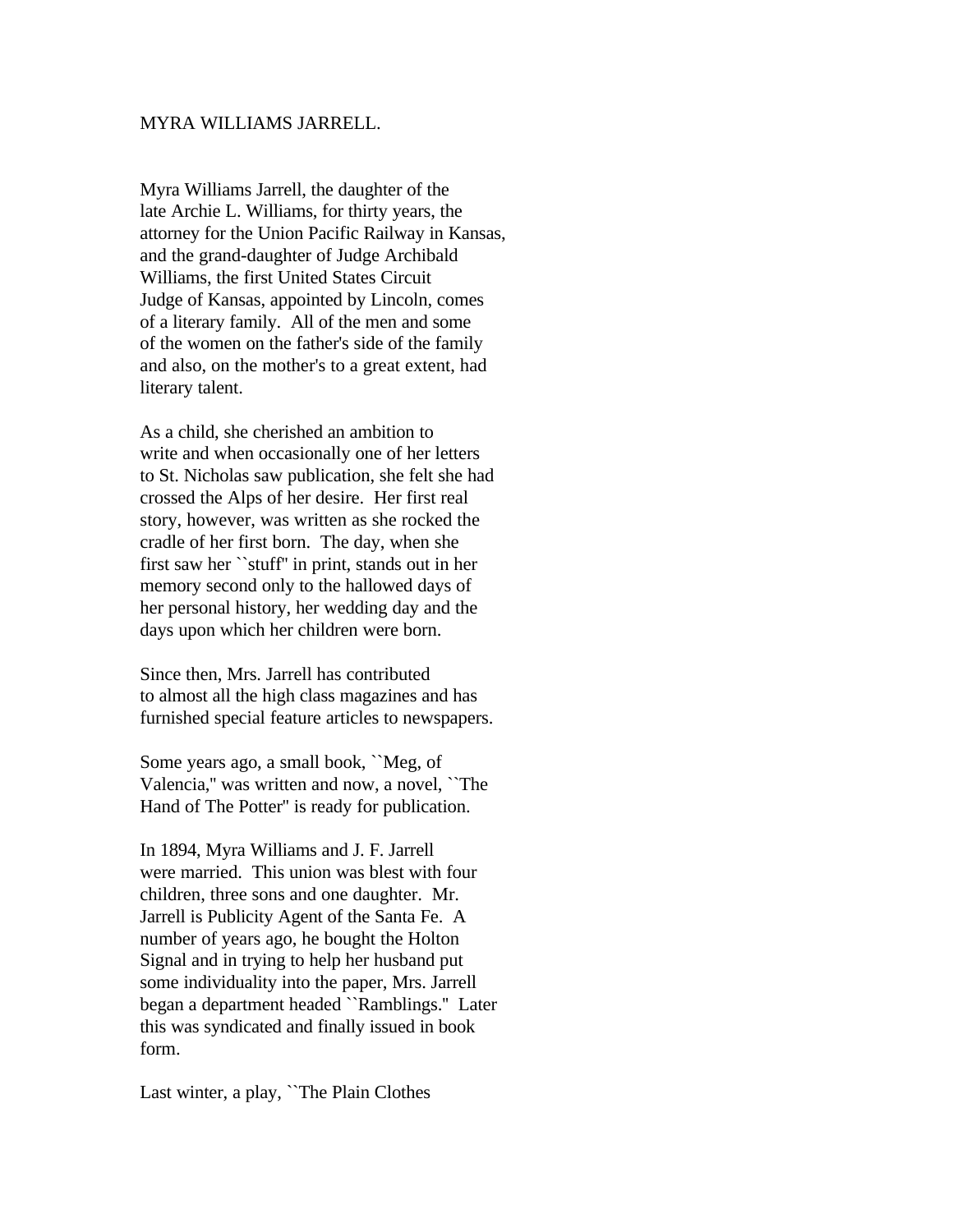Man,'' was produced by the North Brothers Stock Co., at the Majestic Theatre, Topeka. This well written play, with its novel and original characterization and its effective comedy lines, is now in the hands of two New York play brokers. Before many months, Mrs. Jarrell will be enjoying a royalty.

In preparation, are two plays, as yet nameless; also, a play in collaboration with Mr. North of the North Stock Co. With her brother, Burus L. Williams, of Kansas City, Mo., Mrs. Jarrell has written an opera, ``The Mix Up in the Kingdom of Something-Like,'' which awaits only the lyrics Mr. Williams is writing and the music. An opera, ``The Kingdom of Never Come True,'' also, in collaboration with Mr. Williams, is being set to music by Arthur Pryor, the bandmaster.

A serial story, ``John Bishop, Farmer,'' a collaboration with Albert T. Reed, the artist, is to be published soon in the Kansas Farmer. Later, this will appear in book form. A novel, which Mrs. Jarrell believes will be her best work, is in construction and is clamoring to be written.

### ELLEN PALMER ALLERTON.

Ellen Palmer Allerton, the sweet and gentle poetess, beloved of Kansas, lived at Padonia, in Brown County, when she wrote her famous poem, ``Wall of Corn.''

She was past her prime when she came to Kansas from the Wisconsin home, the subject of many of her noble gems. As she grew older, she grew stronger in poetic strength.

Three volumes of poems have been published, ``Walls of Corn and Other Poems,''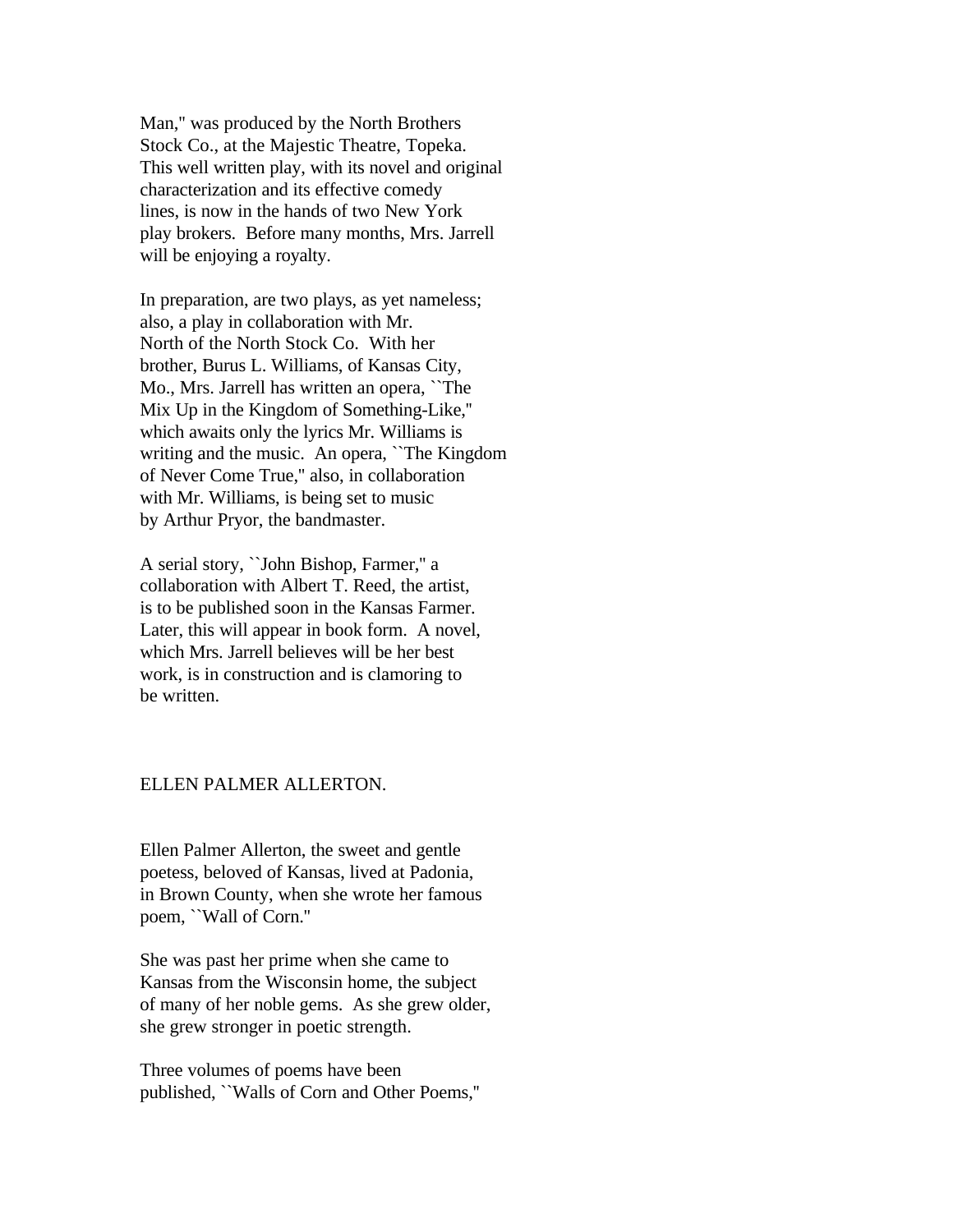``Annabel and Other Poems,'' and ``Poems of the Prairie." Her ``Walls of Corn," written in 1884, famous from the first, as used as railroad immigration advertising, was translated in several languages and distributed all over Europe. This and her ``Trail of Forty-nine'' are her best, although the classic beauty of ``Beautiful Things'' is unsurpassed by any other American writer.

``Beautiful twilight, at set of sun, Beautiful goal, with race well run, Beautiful rest, with work well done.''

is a fitting close to the beautiful, useful life of the author.

Mrs. Allerton was born in Centerville. New York, in 1835 and began writing verse at the age of seventeen. Much as she has written, yet writing was only a pastime. She never let it interfere with her housework. Thoroughly practical, she did all her own work, just because she loved to do it. Her flowers of which she had many, in doors and out, resulted in many noble, inspiring lines. In 1862, she was

married to A. B. Allerton of Wisconsin, coming to Kansas in 1865. She was best appreciated for her social qualities and her interest in charity--that broader charity that praises the beauty and ignores the blemishes. Her last poem, ``When Days Grow Dark'' is a beautiful pen picture of her sweetness and resignation in her growing blindness and her love and trust in him who had been her companion down the years.

``You take the book and pour into my ear In accent sweet, the words I cannot see; I listen charmed, forget my haunting fear, And think with you as with your eyes I see. In the world's thought, so your dear voice be left, I still have part, I am not all bereft.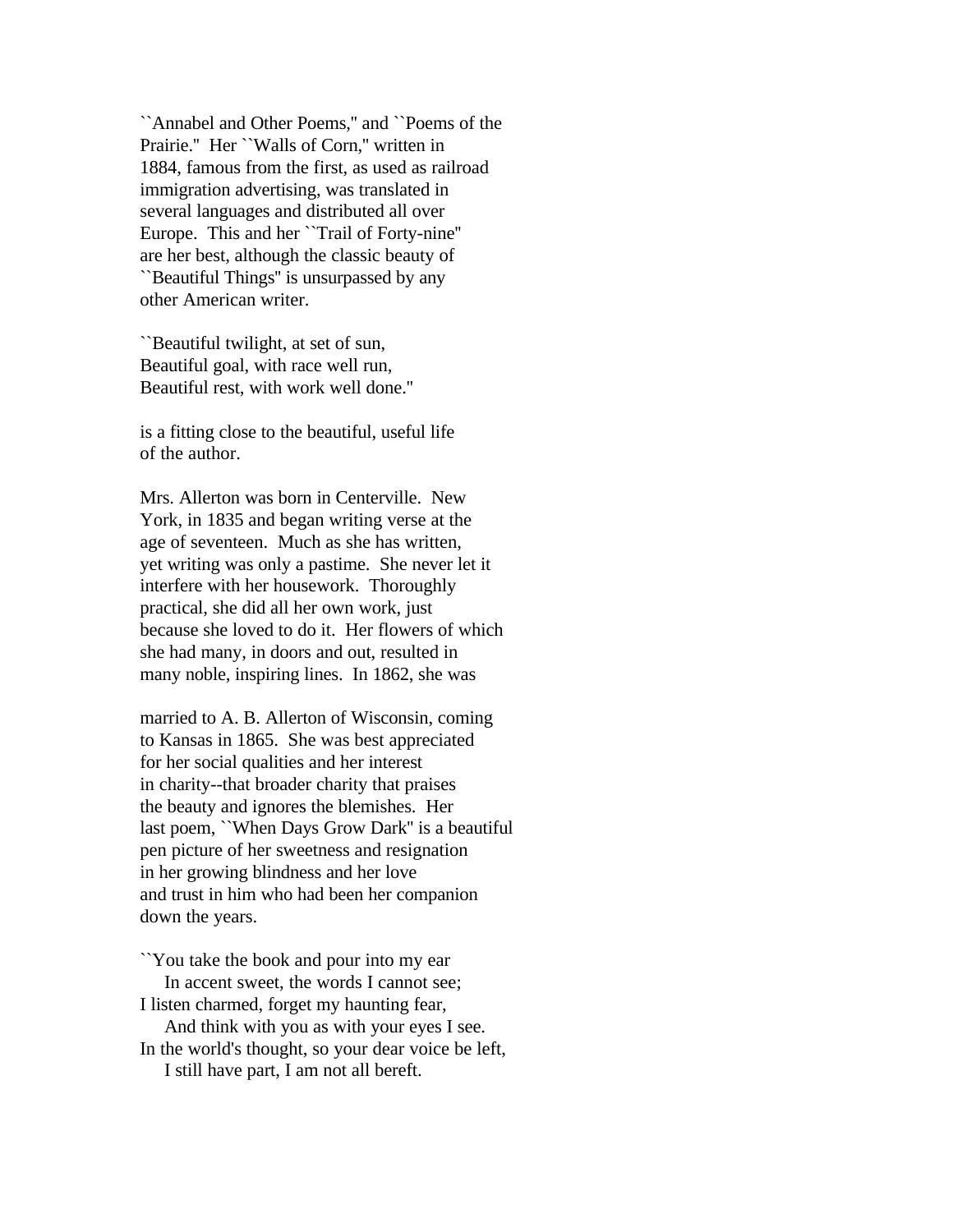And if this darkness deepens, when for me The new moon bends no more her silver rim, When stars go out, and over land and sea Black midnight falls, where now is twilight dim, O, then may I be patient, sweet and mild,

While your hands lead me like a little child!''

She died in 1893, at Padonia, and was buried in a bed of her favorite white flowers, donated by loving friends. In the little graveyard at Hamlin, one reads ``Beautiful Things'' on a modest stone at the head of her little bed.

# EMMA TANNER WOOD.

Mrs. Emma Tanner Wood (Caroline Cunningham), a Topeka woman, began newspaper work in 1872. The result of those early years' work was ``Spring Showers,'' a volume of prose. After thirty years of study and experience among the defectives, she wrote ``Too Fit For The Unfit,'' advocating surgery for the feebleminded. The story of Mrs. Benton, one of the characters, led Mrs. Wood to introduce a law preventing children being sent to the poor house. This was the first law purely in the interest of children ever passed in Kansas. Later, a law preventing traveling hypnotists from using school children as subjects in public exhibitions was drawn up by Mrs. Wood and passed.

Several years ago, a book on hypnotism, far in advance of the public thought, was written and is to be published this year.

Mrs. Wood is seventy years young and as she says: ``finds age the very sweetest part of life. It is no small satisfaction to laugh at the follies of others and know that you are past committing them. It is equally delightful to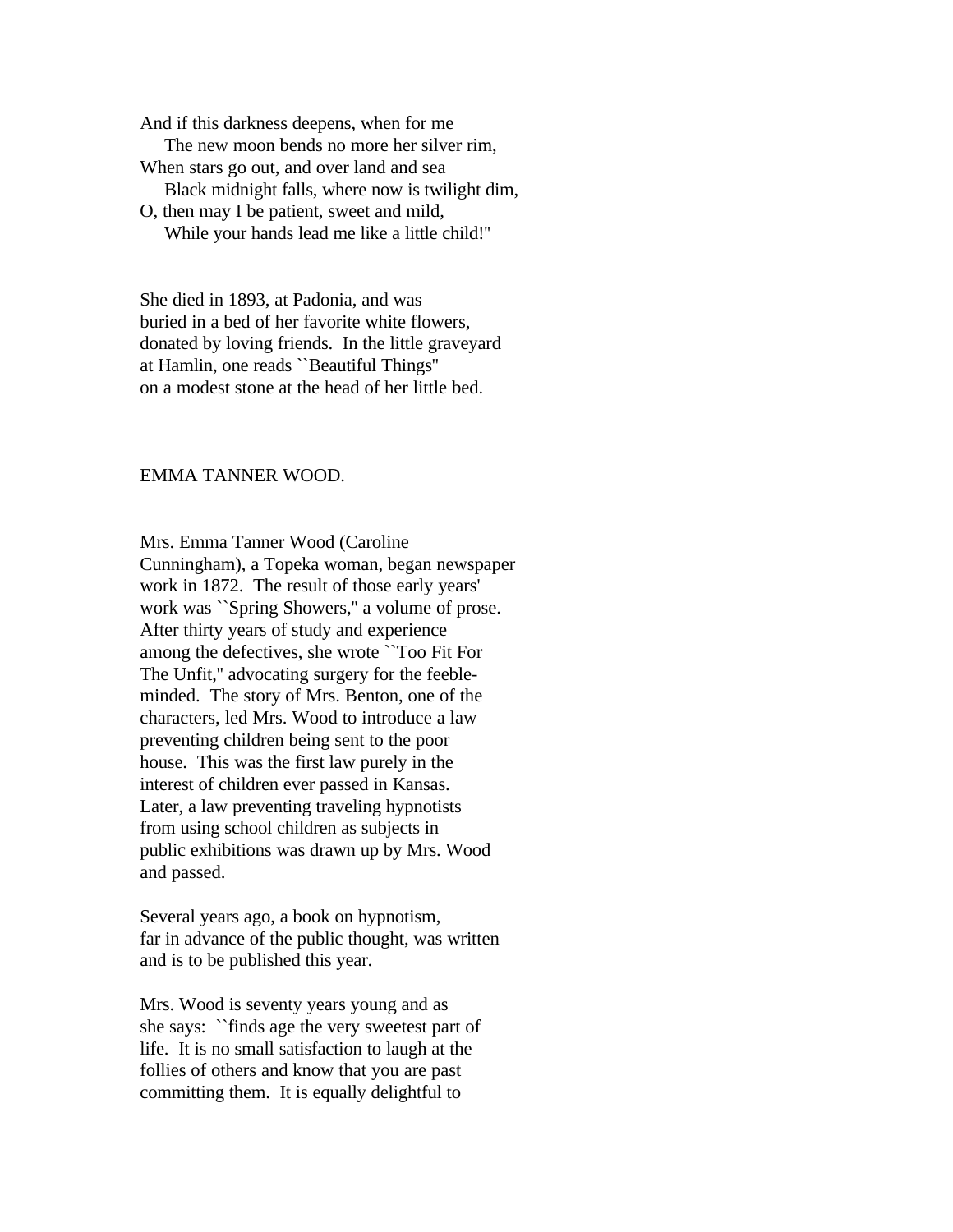be responsible only to one's self and order one's life as one chooses. Every day is a holy day to me now and the sweetness of common things, grass, flowers, neighborly love, grandchildren, and home comforts fill me with satisfaction. To think kindly of all things under the sun (but sin); to speak kindly to all; to do little kindly acts is a greater good to the world at large than we think while we are in the heat of battle.''

### CORNELIA M. STOCKTON.

A cheerful little room in the East wing of St. Margaret's Hospital, Kansas City, Kansas; an invalid chair wheeled up to a window over looking the street; and the eager, expectant face and the warm hand clasp of the occupant, Mrs. Cornelia M. Stockton, assures the visitor of a hearty welcome.

Greatly enfeebled by long illness and with impaired sight, this bright, little woman's keen interest in current events and the latest ``best seller'' puts to shame the half-hearted zeal of the average woman.

For four years, Mrs. Stockton has lived at St. Margaret's, depending upon the visits of friends and the memory of an eventful life to pass the days. Prominence in club work in her earlier years has brought reward. The History Club of Kansas City, Kansas, of which she was once a member, each week sends a member to read to her and these are red letter days to this brave, patient, little woman.

Mrs. Stockton began writing very young. When a little girl, back in the village of Walden, New York, she stole up to the pulpit of the church and wrote in her pastor's Bible: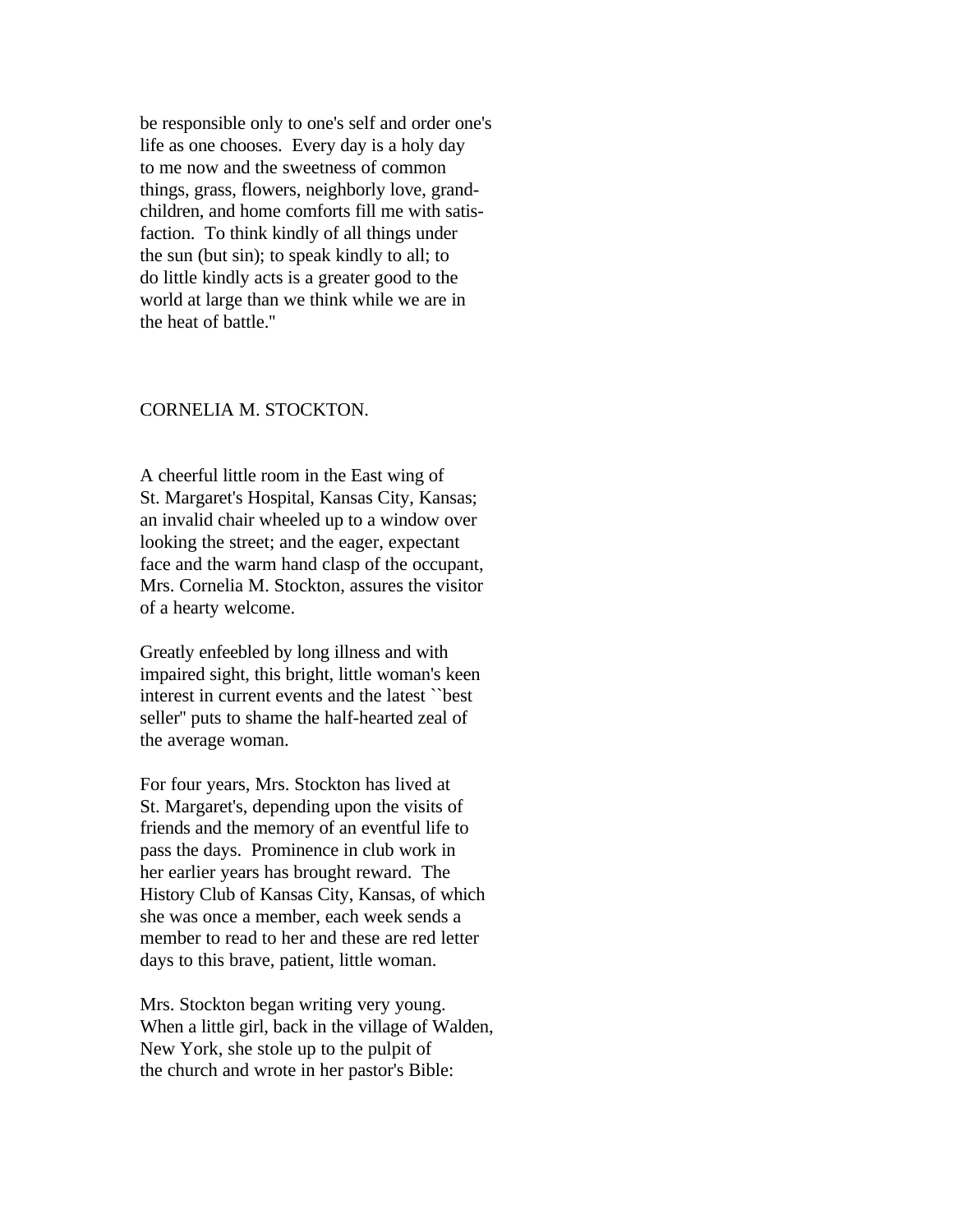``I have not seen the minister's eyes, And cannot describe his glance divine, For when he prays he shuts them up And when he preaches he shuts mine.''

She was born in 1833 in Shawangunk, New York, and came to Kansas City in 1859, living in Missouri some years but most of the time in Kansas City, Kansas.

In 1892, she published a limited edition of poems, ``The Shanar Dancing Girl and Other Poems.'' dedicated to Mrs. Bertha M. Honore Palmer, her ideal of the perfect type of gracious and lovely womanhood. ``The Shanar Dancing Girl'' was first written for the Friends in Council, a literary club of Kansas City, Mo. It has received the encomiums of Thomas Bailey Aldrich, John J. Ingalls and others for its beauty of expression and dramatic qualities. ``Invocation,'' an April idyl; ``The Sea-shell;'' and ``Mountain Born'' sing of the love of nature. ``In the Conservatory;'' ``My Summer Heart;'' and ``Tired of the Storm'' hint of sorrow and unrest and longing. Then in 1886, ``Compensation'' was written. ``Irma's Love For The King'' is a favorite; also, `` `Sold'--A Picture,'' written for her daughter, ``yes, but she never came.

``The Sorrowful Stone'' Mrs. Stockton considers her best.

``The story without a suspicion of rhyme, And dim with the mists of the morning of Time, Is told of a goddess, who, wandering alone, Did go and sit down on the Sorrowful Stone.

We find our Gethsemane somewhere, though late; The Angel of Shadows throws open the gate. We creep with our burden of pain, to atone,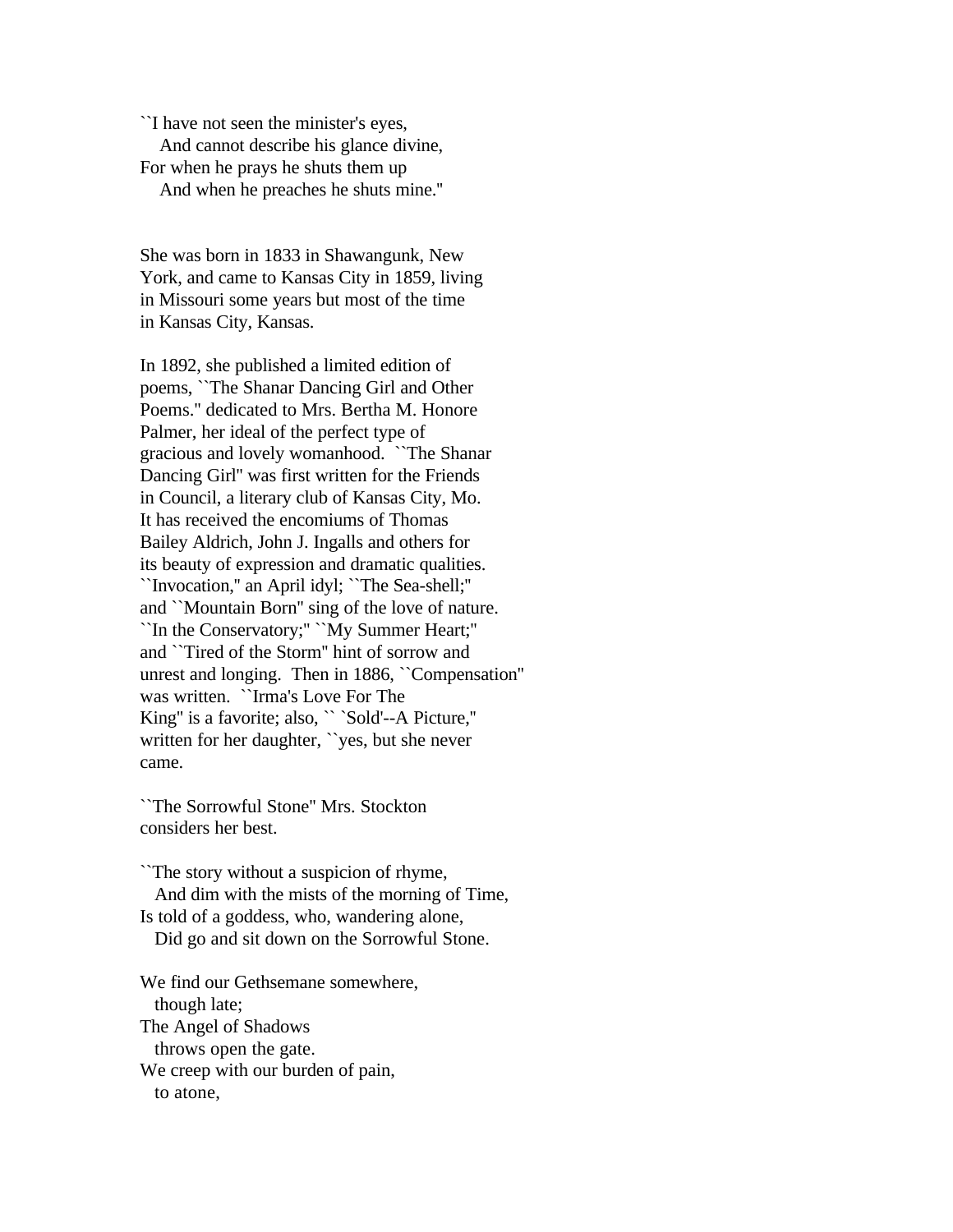For all of life's ills, to the Sorrowful Stone.

Above is the vault of the pitiless stars; The trees stretch their arms all blackened with scars; The gales of lost Paradise are faintly blown

 To where we sit down on the Sorrowful Stone.''

``From a Poem `Vagaries' '' warns of \* \* \* --the product of the age and clime, We do too much! grow old before our time,

 Yet--would we stray to Morning Hills again?

 Unlearn sad prophecies, and dream as then!

 Ah, no! with sense of peace the shadows creep,

 There droppeth on tired eyes the spell of sleep--

 We left the dawn long leagues behind, and stand,

Waiting and wistful in the Evening Land!

 The patient Nurse of Destiny, at best, Leads us like children to the needed rest!

A ghostly wind puts out our little light, And we have bid the busy world ``Good Night!''

Mrs. Stockton was married twice. Her first husband was the father of her two sons, one of whom, Dr. Henry M. Downs, in his practice, came often to St. Margaret's. The second marriage, as the wife of the late Judge John S. Stockton, was a very happy one. Last year, a brother the only surviving member of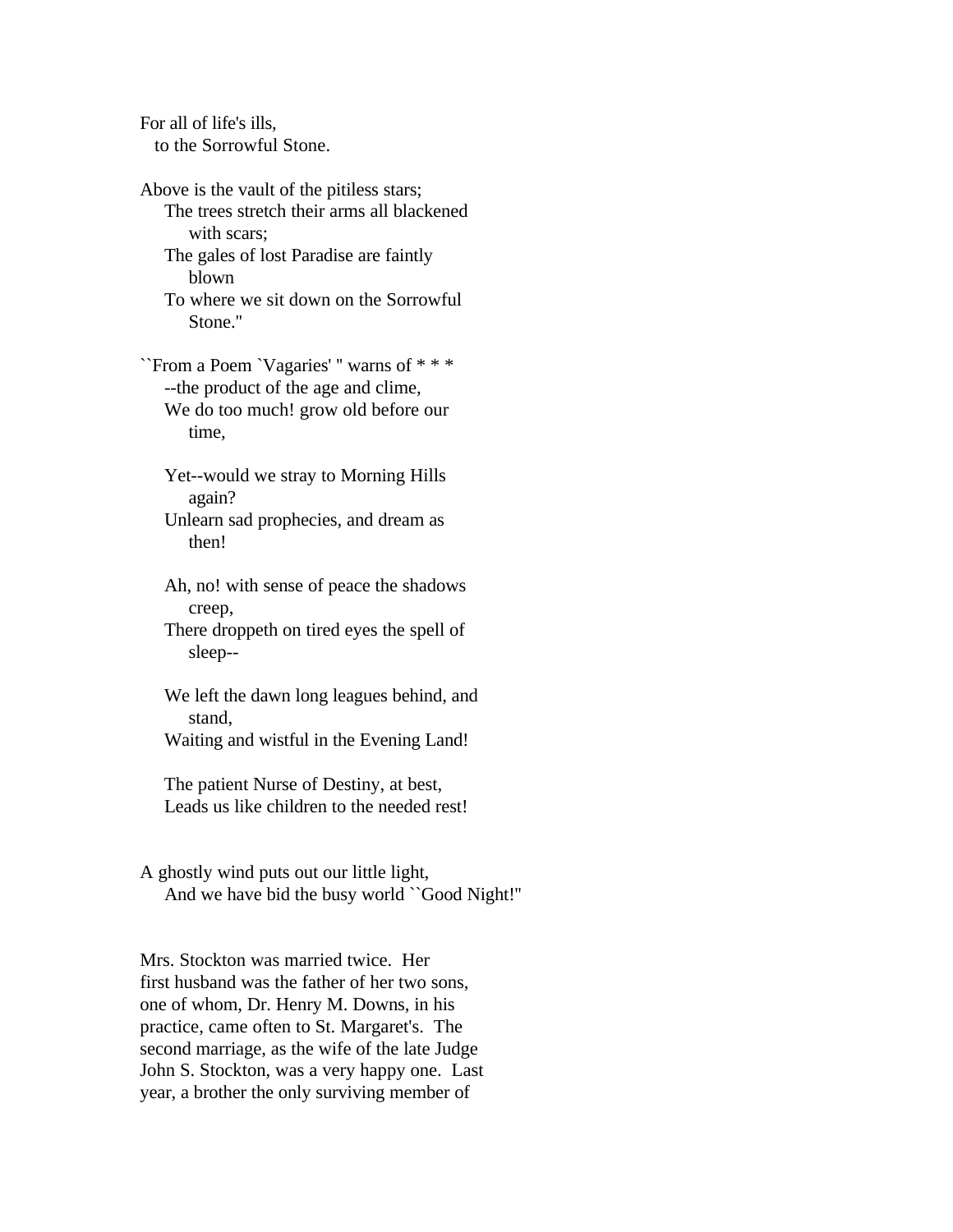her family, died, leaving Mrs. Stockton the last of a family of five children. The two sons have also passed into the Great Beyond.

In her younger days, she contributed many poems and some prose to newspapers and magazines over the name of Cora M. Downs.

Ex-Gov. St. John appointed her one of the regents of the University of Kansas.

Her beautiful poem: ``In Memoriam'' to Sarah Walter Chandler Coates was her last.

 `` `We seem like children,' she was wont to say, `Talking of what we cannot understand,' And in the dark or daylight, all the way, Holding so trustfully a Father's hand. And this was her religion, not to dwell On tenets, creeds, or doctrines, but to live On a pure faith, and striving to do well The simple duties that each hour should give.''

### MARGARET HILL McCARTER.

The most successful Kansas woman writer financially and the most prolific is Margaret Hill McCarter of Topeka. From the advent of her little book in 1901, ``A Bunch of Things, Tied Up With Strings'' to the hearty reception of her latest novel every step of the way spells success.

Margaret Hill was born in Indiana and came to Kansas in 1888 to teach English in the Topeka High School. Two years later, she became the wife of Dr. William McCarter. Of this union there are two daughters, students at Baker University and the Topeka High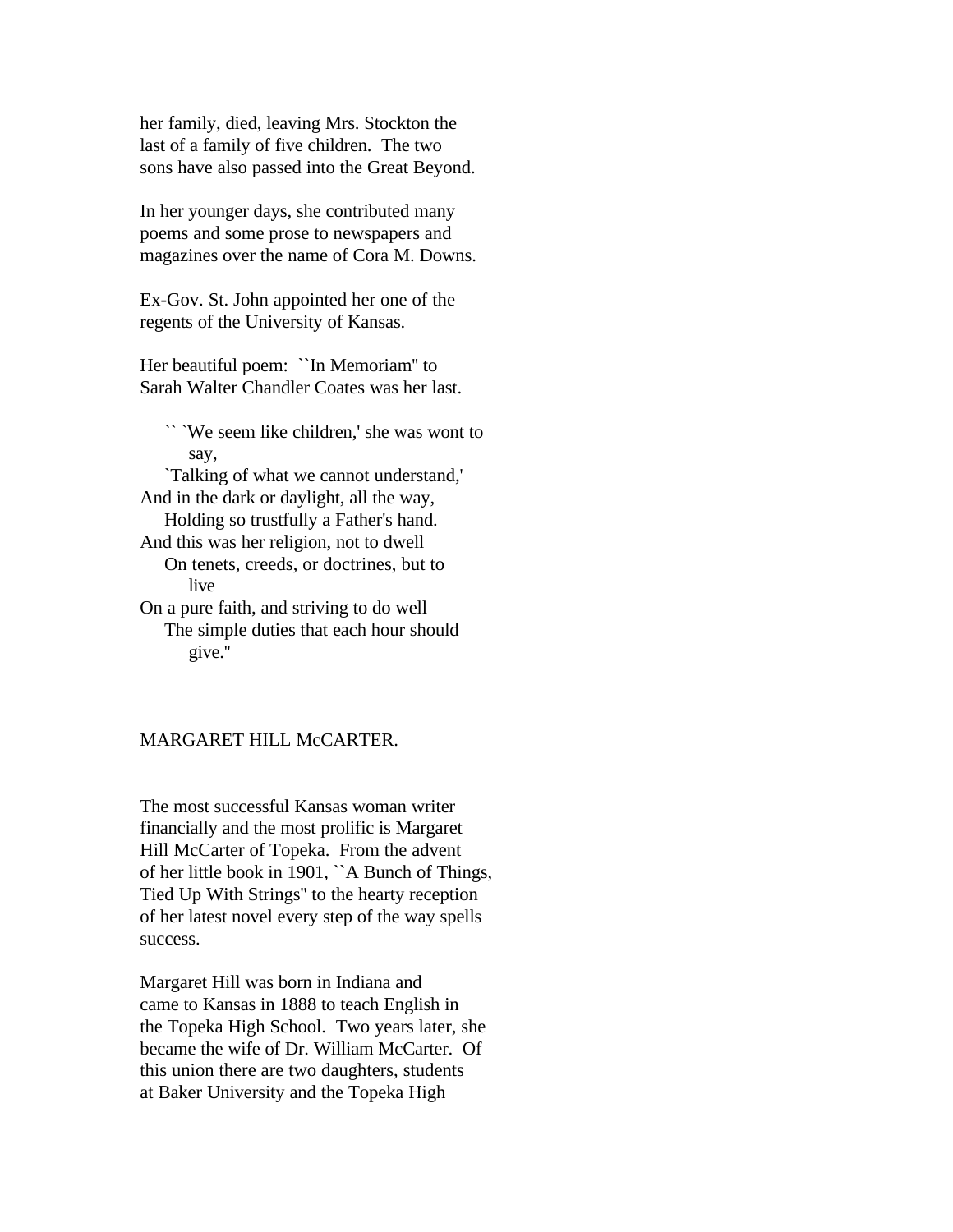School and a young son, his mother's literary critic.

A wife and a mother first, a Kansas woman second, and an author third is the way Mrs. McCarter rates herself. She is capable of and does do all her housework.

Her love for literature she owes to her mother, who believed in higher education and taught Margaret to prize the few books that came her way.

After leaving the school room, the teacher instinct still strong within her, she argued if she could teach out of books written by others, why not out of books of her own? Then followed poems, short stories, biography, textbooks, the editing of Crane Classics, ``One Hundred Kansas Women'' and miscellanies.

In 1902, ``Cuddy and Other Folks'' was written and in 1903, ``The Cottonwood's Story.''

This same year, ``The Overflowing Waters,'' the story of the 1903 flood, and one of her best bits of heart writing paid for the school books of almost a thousand unfortunate children. ``Cuddy's Baby'' appeared in 1908, followed the next year with ``In Old Quivera,'' a thread of Coronado history. ``The Price of The Prairies,'' three weeks after publication in the fall of 1910, became Kansas' best seller. ``The Peace of The Solomon Valley'' came out in 1911 and proved a popular gift book. ``The Wall of Men,'' Mrs. McCarter's 1912 offering should be one of the required books in Kansas schools. It is authentic history and the close of the story leaves every Kansan with a greater respect and love for the state and the heroic pioneers who stood as a living wall between Kansas and the slave question. 1913 gave us the ``Master's Degree,'' considered by many her best work. This year we have ``Winning The Wilderness.''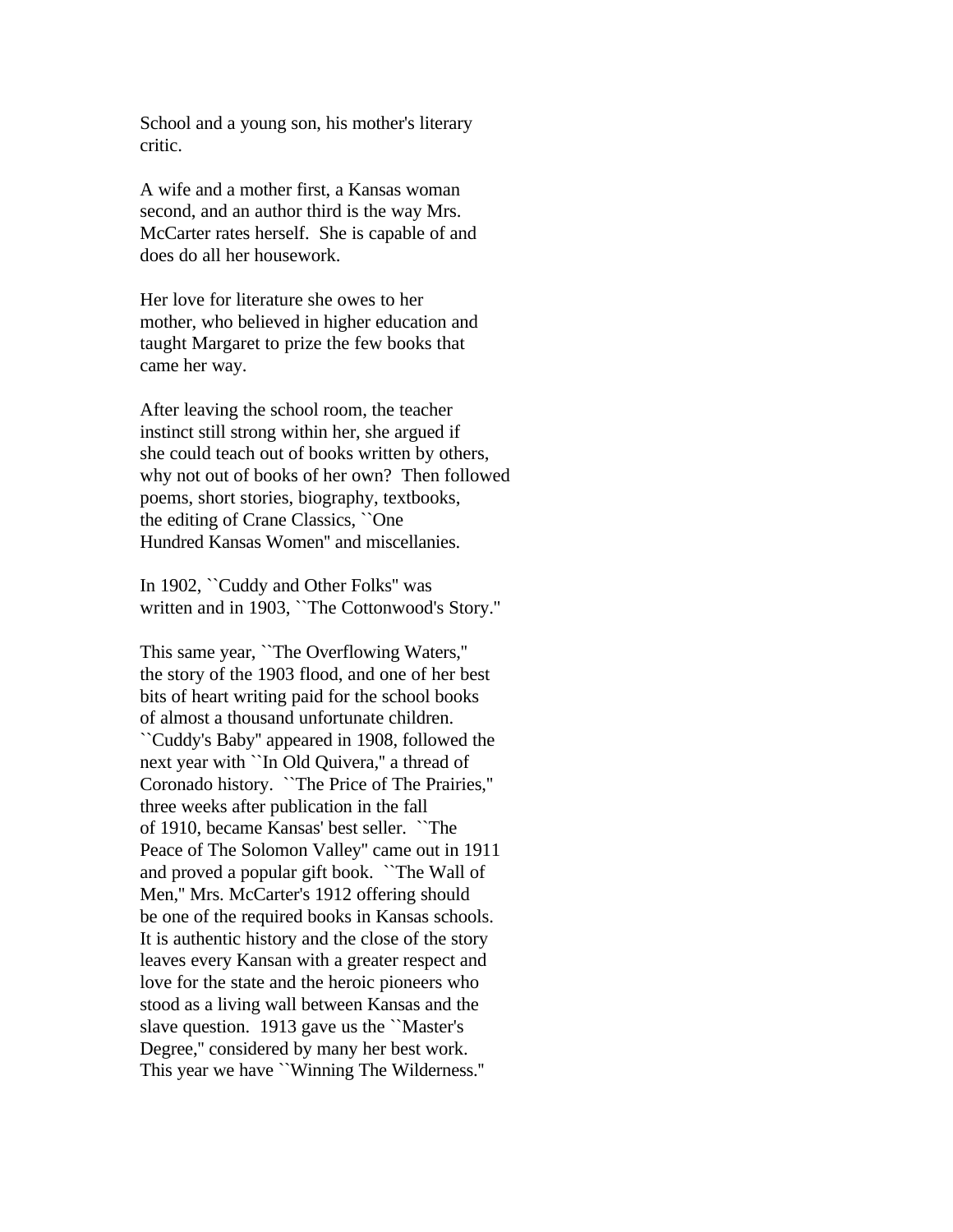Mrs. McCarter founded the Club Member and organized the Sorosis, serving as president seven years and two terms as president of the Topeka Federation of Women's Clubs. Baker University, at Baldwin, Kansas, gave her an honorary Master's Degree in 1909, its semicentennial anniversary.

BESSIE MAY BELLMAN. ---- JUNE BELLMAN HENTHORNE.

Bessie May Bellman and June Bellman Henthorne, her daughter, hail from Winfield. They write both prose and verse and Mrs. Henthorne was a reporter for years. Mrs. Bellman, when a girl, lived five years on a cattle ranch and to those five lonely years she credits her habit of introspection, meditation and writing. Much of her poetry and short stories are used in platform work.

Red Leaves.

Red leaves--

 Aflame in the air, aflame in the trees. Blue streams, smoky hills-- Gold, gold the sunlight spills-- Red leaves!

Dead Leaves--

 A swirl in the air-asleep 'neath the trees. Gone every lark and swallow-- Haunting echoes bid me follow-- Dead leaves! Bessie May Bellman--

Mrs. Henthorne's ``If'' is published in a New York reader.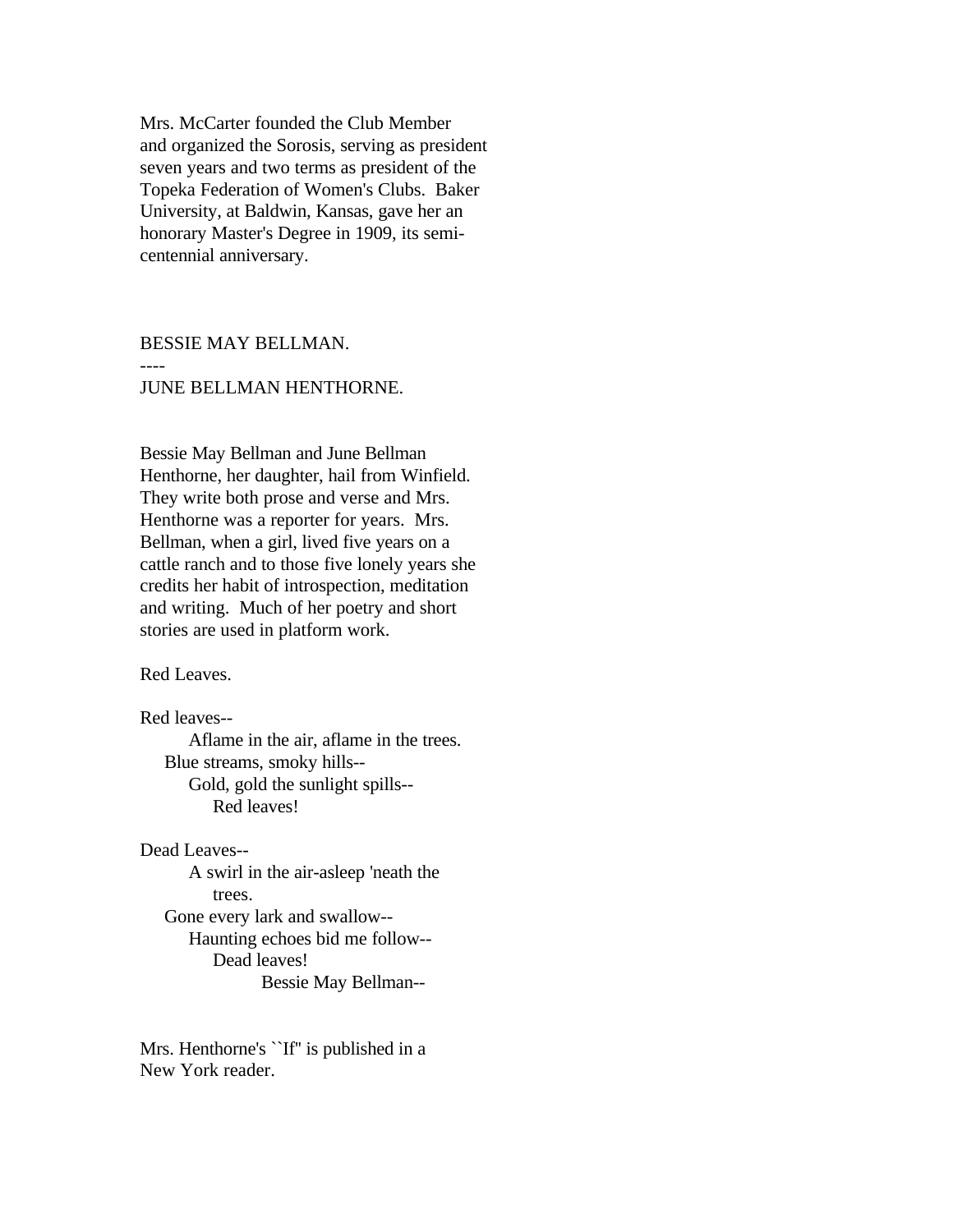``If, in a bird-heart, beating 'neath the gray There chants a song, no matter what the day.

If, in a bird-heart happy sunbeams shine, Why not in mine?

- If, in a flower-face, beat down by rain, The hope of clear skies be in spite of pain--
- If, in a flower-face a great hope shine, Why not in mine?''

### AMANDA T. JONES.

One of the few Kansas women to have a place in ``Who's Who'' was the late Amanda T. Jones of Junction City. She was one of the most prolific poets of Kansas.

Her ``Atlantic" is a story of the rebellion; ``Utah and Other Poems;'' ``A Prairie Idyl;'' ``Flowers and a Weed;'' and ``Rubaiyat of Solomon Valley'' are volumes of verse. Her prose: "Children's Stories," "Fairy Arrows" and ``The White Blackbird;'' ``A Psychic Autobiography,'' published in 1908; ``Man and Priest,'' a story of psychic detection; ``Mother of Pioneers,'' and a novel ready for publication, ``A Daughter of Wall St.''

Miss Jones originated a working women's home and patented many inventions, mostly household necessities.

\* \* \* \*

### CHARLOTTE F. WILDER.

Charlotte Frances Wilder, Manhattan, has been writing half a century and it has won for her a place in Bibliotheque Nationale, Paris,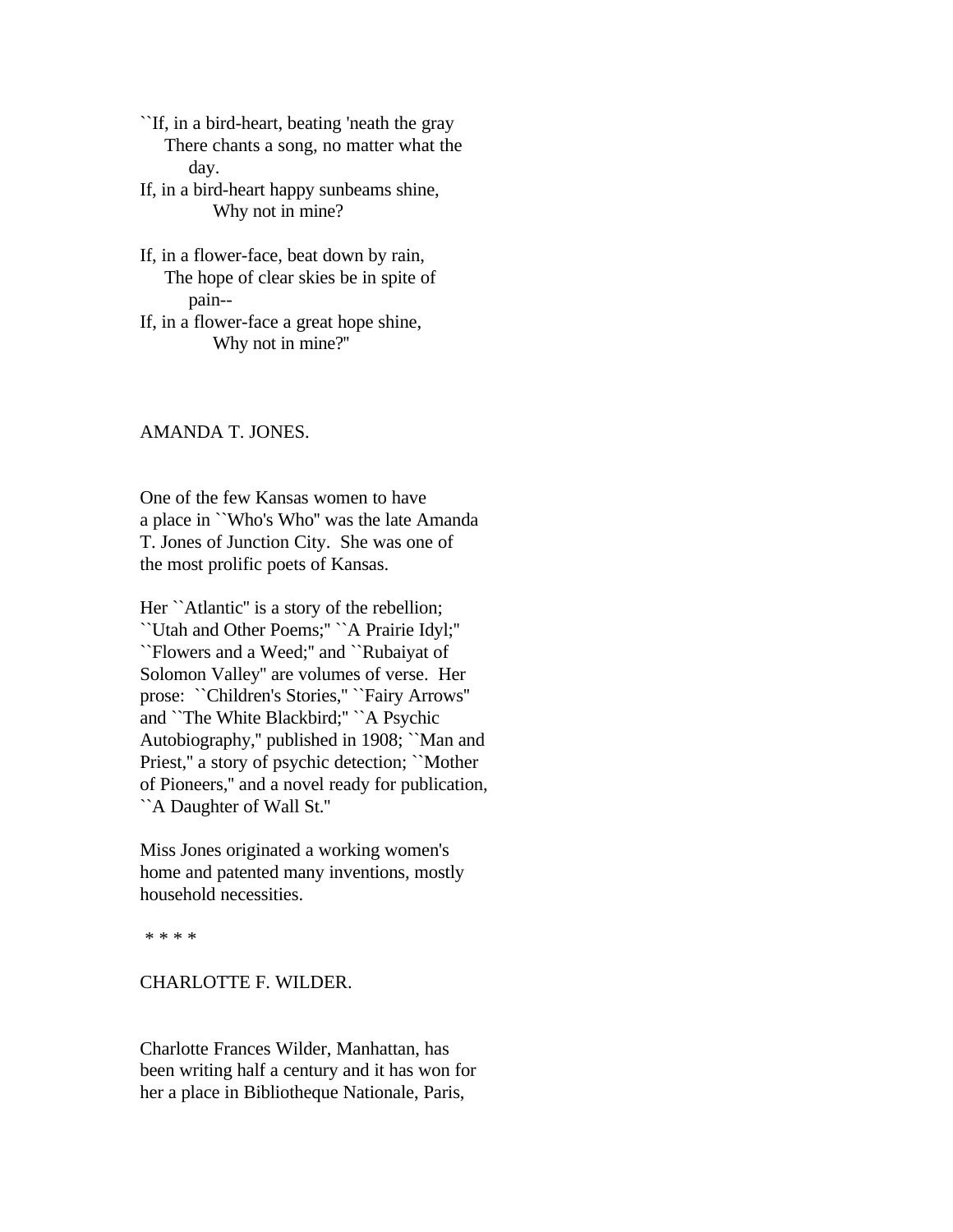``entitled to go down to posterity, her lifework preserved as information for future generations.'' She has written ``Land of The Rising Sun,'' ``Sister Ridenour's Sacrifice,'' ``Christmas Cheer In All Lands,'' ``Easter Gladness,'' ``Mission Ships,'' ``The Child's Own Book'' and ``The Wonderful Story of Jesus.'' Her essays, alone, would make a volume, original and interesting. She has written for the press since sixteen years of age and has been a Bible teacher forty years.

#### ANNA L. JANUARY.

Osawatomie claims Anna L. January, the author of ``Historic Souvenir of Osawatomie, Kansas,'' ``John Brown Battle Grounds,'' ``Calvin Monument,'' and ``Lookout and Park;'' also, numerous poems.

Mrs. January is a native of Wilmington, Ohio, coming to Kansas in 1898. She taught school three years and in 1901 married D. A. January of Osawatomie. They have one child, a son of four years. An active worker in the Congress of Mothers and interested in temperance and suffrage work, Mrs. January still finds time to write many short poems.

\*\*\*\*

### HATTIE HORNER LOUTHAN.

Hattie Horner Louthan, a former White Water, Kansas girl, is the author of five books and many contributions to newspapers and first class magazines. After graduation at the Normal School, Emporia, in 1883, Miss Horner engaged in teaching and literary work. Ten years later, she became the wife of Overton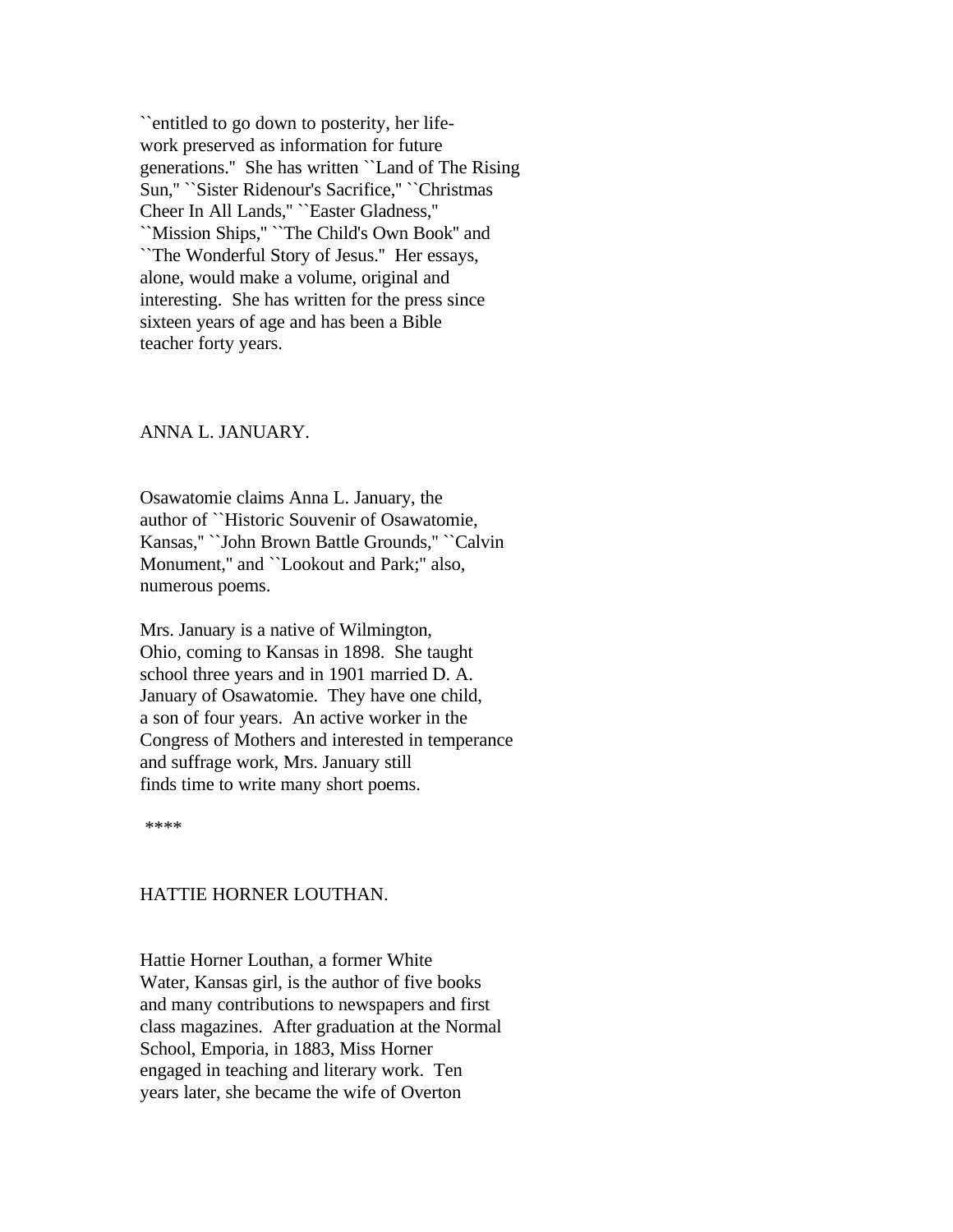Earl Louthan, who died in 1906.

She is editor of the Great Southwest and a member of the staff of the Denver Republican. Her first volume of poems came out in 1885; the next year, ``Some Reasons For Our Choice.'' ``Not At Home,'' a book of travels, was published in 1889; "Collection of Kansas Poetry," in 1891; and "Thoughts Adrift," in 1902. Her work is versatile; the rhyme easy flowing and strong.

# GEORGIANA FREEMAN McCOY. ---- MARY FREEMAN STARTZMAN.

Georgiana Freeman McCoy, Wichita, has taught music in Kansas longer than any other teacher in the state and incidently writes verse. She remodeled Elizabeth Browning's ``A Drama of Exile'' and wrote the musical setting for Simon Buchhalter, the Viennese pianist and composer. A sister, Mary Freeman Startzman, while living in Fort Scott, wrote a volume of poems, ``Wild Flowers.''

\* \* \* \*

# EVA MORLEY MURPHY.

Eva Morley Murphy of Goodland, recent candidate for Congress, is author of two books: ``The Miracle on the Smoky and Other Stories,'' and ``Lois Morton's Investment.''

She is a descendant of Nathaniel Perry of Revolutionary fame, and of Rodger Williams; an active temperance worker; and one of the women who made equal suffrage possible in Kansas.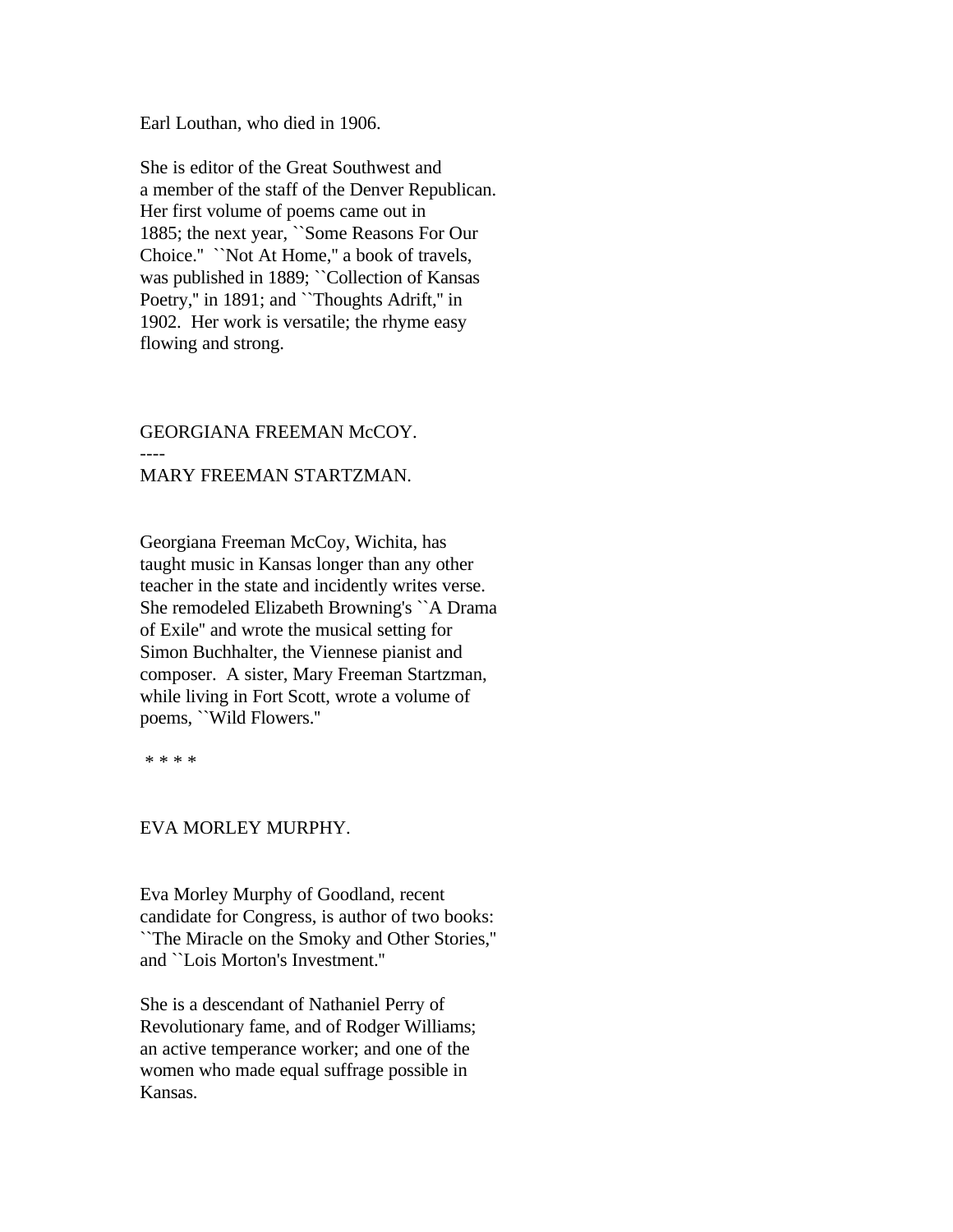\* \* \* \*

#### SALLIE F. TOLER.

Mrs. Sallie F. Toler, Wichita, has written on every subject from pigs and pole cats to patriotism. She is the author of several plays and three vaudeville sketches. A comedy, a racing romance, ``Handicapped;'' ``Thekla,'' a play in three acts; ``On Bird's Island,'' a four-act play; and ``Waking Him Up,'' a farce, are played in stock now.

Mrs. Toler contributes to many papers and lectures on ``The Short Story'' and ``The Modern Drama.''

# MARGARET PERKINS.

As a 1914 Christmas offering, Margaret Perkins, a Hutchinson High School teacher, gave us her volume of beautiful poems. ``The Love Letters of a Norman Princess'' is the love story, in verse, of Hersilie, a ward and relative of William, The Conqueror, and Eric, a kinsman of the unfortunate King Harold.

``I thought once, in a dream, that Love came near With silken flutter of empurpled wings That wafted faint, strange fragrance from the things Abloom where age and season never sear. The joy of mating birds was in my ear, And flamed my path with dancing daffodils Whose splendor melted into greening hills Upseeking, like my spirit, to revere.''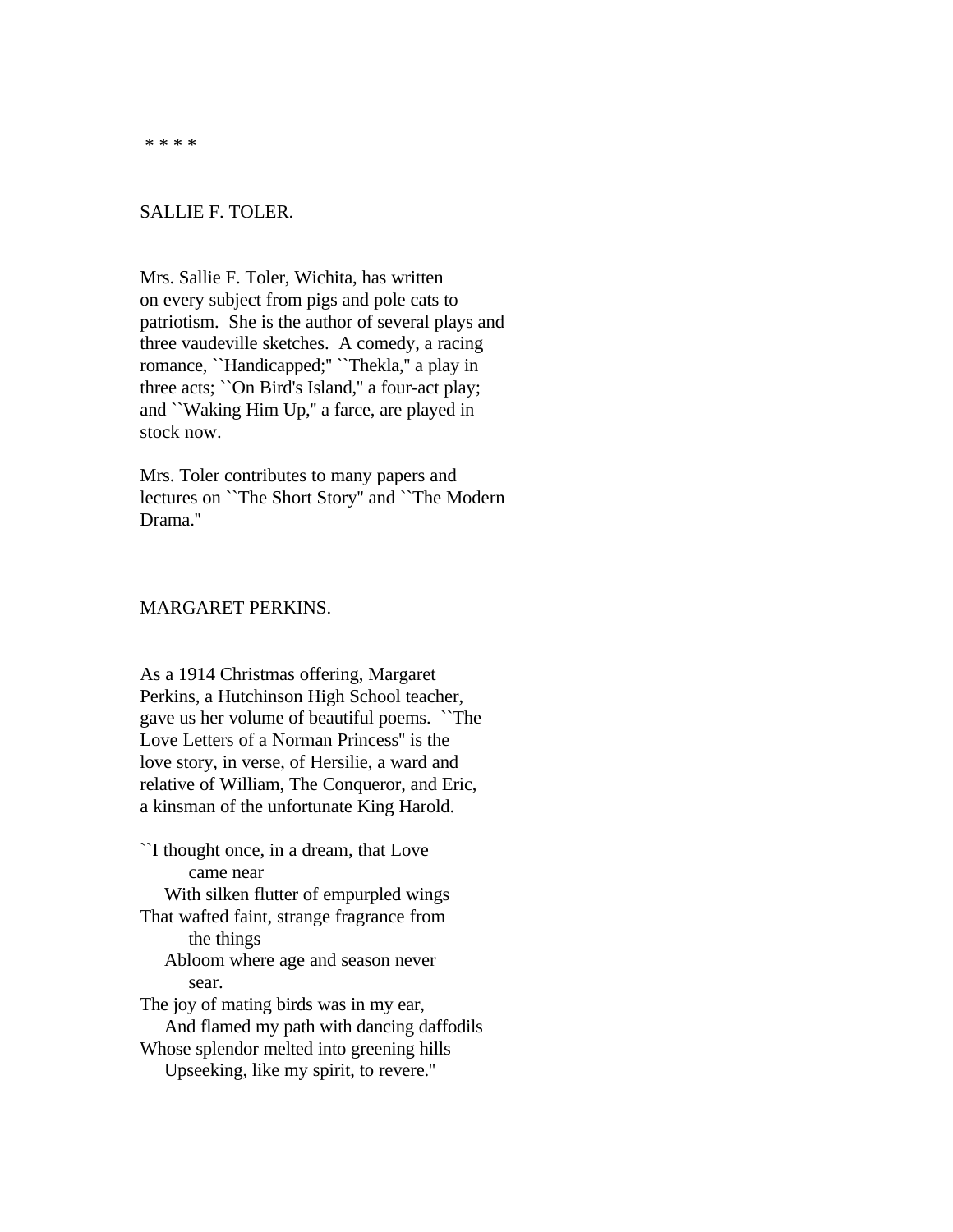\* \* \* \* \* \*

``Before you came, this heart of mine A fairy garden seemed With lavender and eglantine; And lovely lilies gleamed Above the purple-pansy sod Where ruthless passion never trod.''

\* \* \* \* \* \*

``If Heaven had been pleased to let you be A keeper of the sheep, a peasant me, Within a shepherd's cottage thatched with vine Now might we know the bliss of days divine.'' --``We are part of Heaven's scheme, You and I: Child of sunshine and the dew I was earthly--born as you. \* \* \* \* \* \*

``Yet my little hour I go, Troubled maid, Even where the storm blasts blow, Unafraid; Confident that from the sod All things upward wend to God.''

\* \* \* \* \* \*

 ``Dear heart, the homing hour is here, The task is done. Toilers, and they who course the deer Turn, one by one, At day's demise, Where dwells a deathless glow In loving eyes. I hear them hearthward go To castle, or to cottage on the lea; But him I love comes never home to me.''

\* \* \* \* \* \*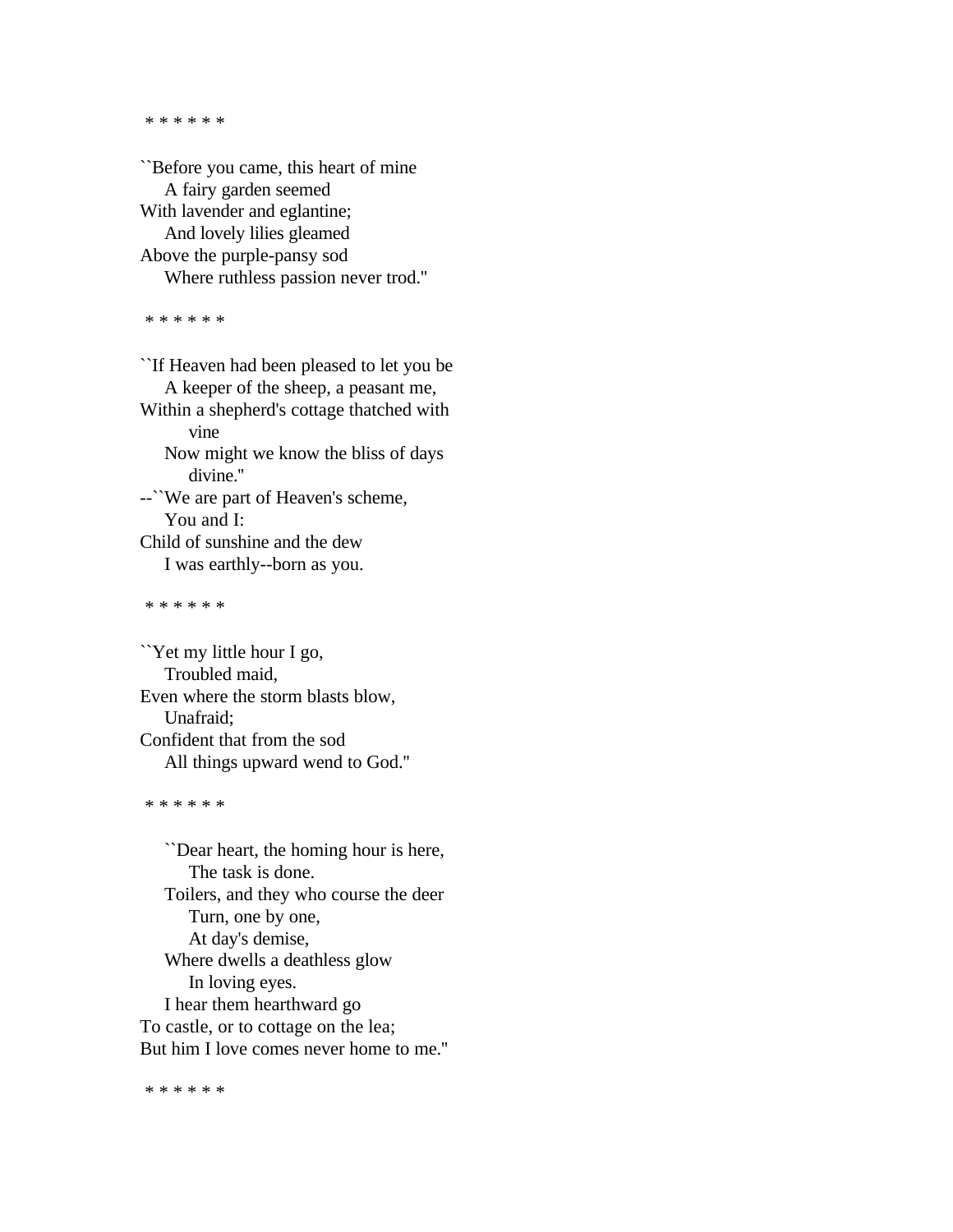The peaks that rift the saffron sheen Of sunset skies In purple loveliness, when seen By nearer eyes, Are bleakly bare. To brave those boulders gray No climbers dare. O, in some future may This mountain mass of unfulfilled desires Be unto me as yonder haloed spires!''

\* \* \* \* \* \*

Miss Perkins is the compiler of ``Echoes of Pawnee Rock,'' and writes short stories and poems for the magazines. Some of her verse is published in Woolard's ``Father.''

# ANNA E. ARNOLD.

Anna E. Arnold, Cottonwood Falls, Superintendent of Chase County Schools, is a thorough Kansan, and a farm product. She was born at Whiting, Jackson County, but when a very small child, her parents moved to Chase and all her life since has been spent in that county. Until the last few years, she lived on a farm.

She is a graduate of the State University and has taught in the grade and high schools. In 1905, she became a candidate for Superintendent of Schools of Chase County. Her success and her unusual ability as a teacher were rewarded by a two to one majority on a close county ticket. At the second term, she had no opposition and out of 1214 votes cast, she received all but 29. The present year, after four elections, is her seventh continuous year as Superintendent of Chase County. In addition to her official duties, Miss Arnold has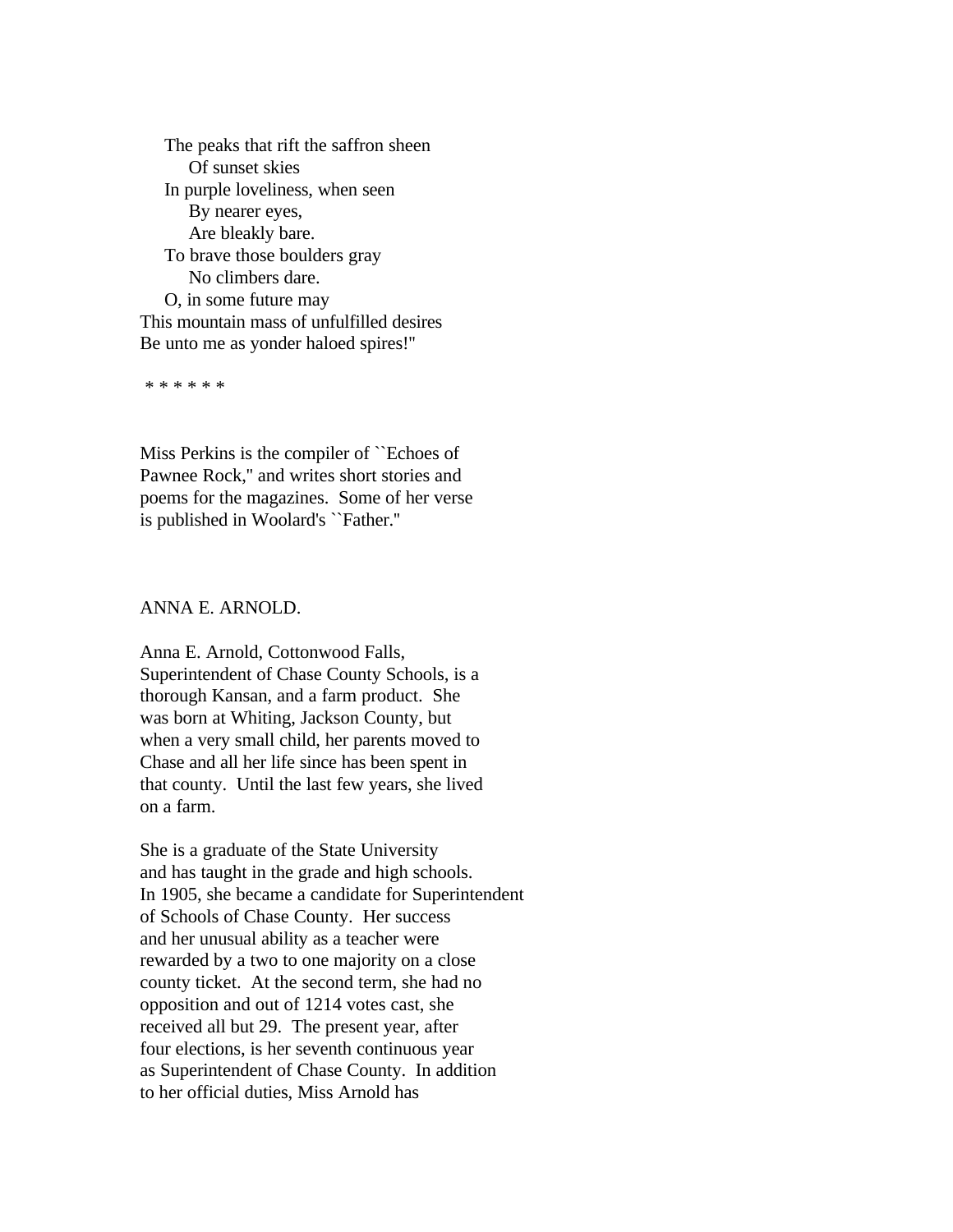written two text-books. Her ``Civics and Citizenship'' in 1912 was adopted as the state text-book on civil government for use in the public schools of Kansas. It is being used by a large number of womens' clubs. Many outlines for club work on civic subjects have come from Miss Arnold's pen. Her second textbook, ``A History of Kansas,'' the first book printed under the new State Publication Law, has also been adopted by the text-book commission.

Miss Arnold is considered one of the foremost educational leaders of the state.

Topeka gives us Anna Deming Gray, a writer of negro dialect stories, stories for children, and some verse. Elizabeth Barr Arthur, has written a number of books, histories of several Kansas counties and some volumes of poems, ``Washburn Ballads.'' Mrs. Sarah E. Roby is a writer of both prose and verse.

A granddaughter, Marjory Roby, has written a number of stories and plays. Eva Bland Black contributes poems and song lyrics to the magazines. She served her apprenticeship as reporter and city editor of the Journal and Evening News of Garnett and as associate editor of the Concordia ``Magnet.'' Mrs. Isabel McArthur is a natural poet and song writer.

She has published one volume of verse, ``Every Body Loves a Lover.'' Her last song, ``When The Bloom Is On The Cherry At Sardou'' is widely sung. Edna E. Haywood is author of ``Fifty Common Birds Around the Capital.''

Mrs. Mary A. Cornelius, while a resident of Topeka, wrote four books, ``Little Wolf,'' ``Uncle Nathan's Farm,'' ``The White Flame,'' and ``Why? A Kansas Girl's Query.'' Another book is ready for publication. Mrs. Mary Worrall Hudson, wife of the late General J. K. Hudson, former editor of the Topeka Capital, is author of ``Two Little Maids And Their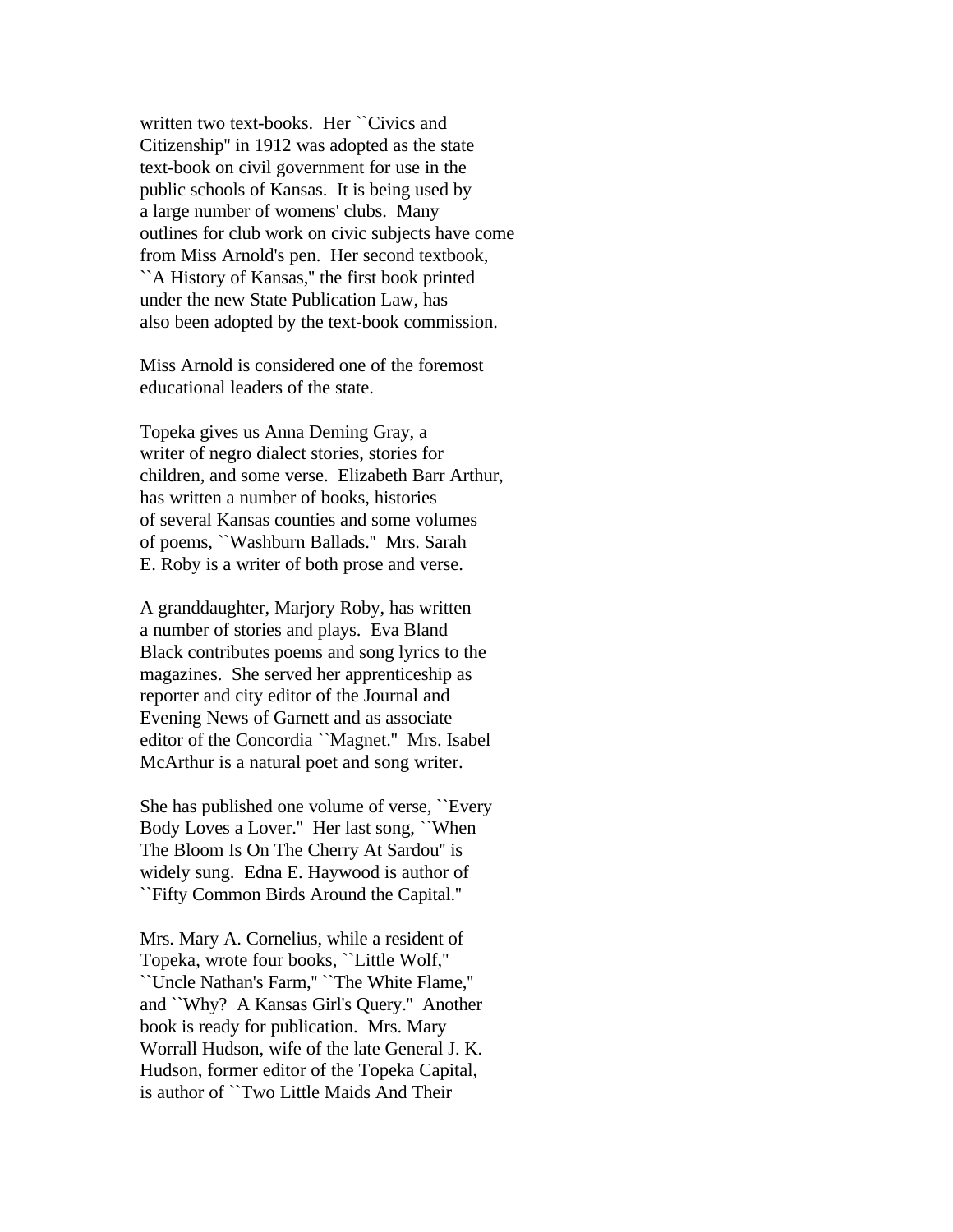Friends," "Esther, The Gentile," and many short stories and poems. Her classic prosepoem: ``In The Missouri Woods'' is considered her masterpiece. Mrs. Sara Josephine Albright, formerly of Topeka, now of Leavenworth, is a sweet singer of childlife. Her volume of verse, ``With The Children'' is lullabies and mother-love poems. A book of stories for children will soon be ready for publication.

Jessie Lewellyn Call, deceased, the clever and beautiful daughter of the first Populist governor of Kansas, was a well-known essayist and short story writer. For many years she was one of the editors of the Chicago Inter-Ocean.

Lawrence claims Dorothy Canfield Fisher, a writer of both fiction and text-books and many short stories. She is the author of ``Corneille And Racine In England,'' ``English Rhetoric And Composition,'' ``What Shall We Do Now,'' ``Gunhild,'' ``The Squirrel Cage'' and ``The Montessori Mother.'' Louise C. Don Carlos has written ``A Battle In The Smoke,'' one of the best Kansas works on fiction. She did special work on the Nashville Tennessee Banner and writes a great deal of magazine verse.

Mrs. Anna W. Arnett, a Lawrence teacher, writes verse and songs. In addition, she has issued a primer, the Kansas text-book and a primary reading chart for which she has a United States patent. Margaret Lynn, one of the faculty of Kansas University, is a writer of short stories and ``A Step-Daughter Of The Prairies.''

\* \* \* \*

Mrs. A. B. Butler of Manhattan wrote ``The Trial And Condemnation of Jesus Christ From a Lawyer's Point of View;'' a novel, ``Ad Astra Per Aspera;'' and much newspaper work. Mrs. Elizabeth Champney, a former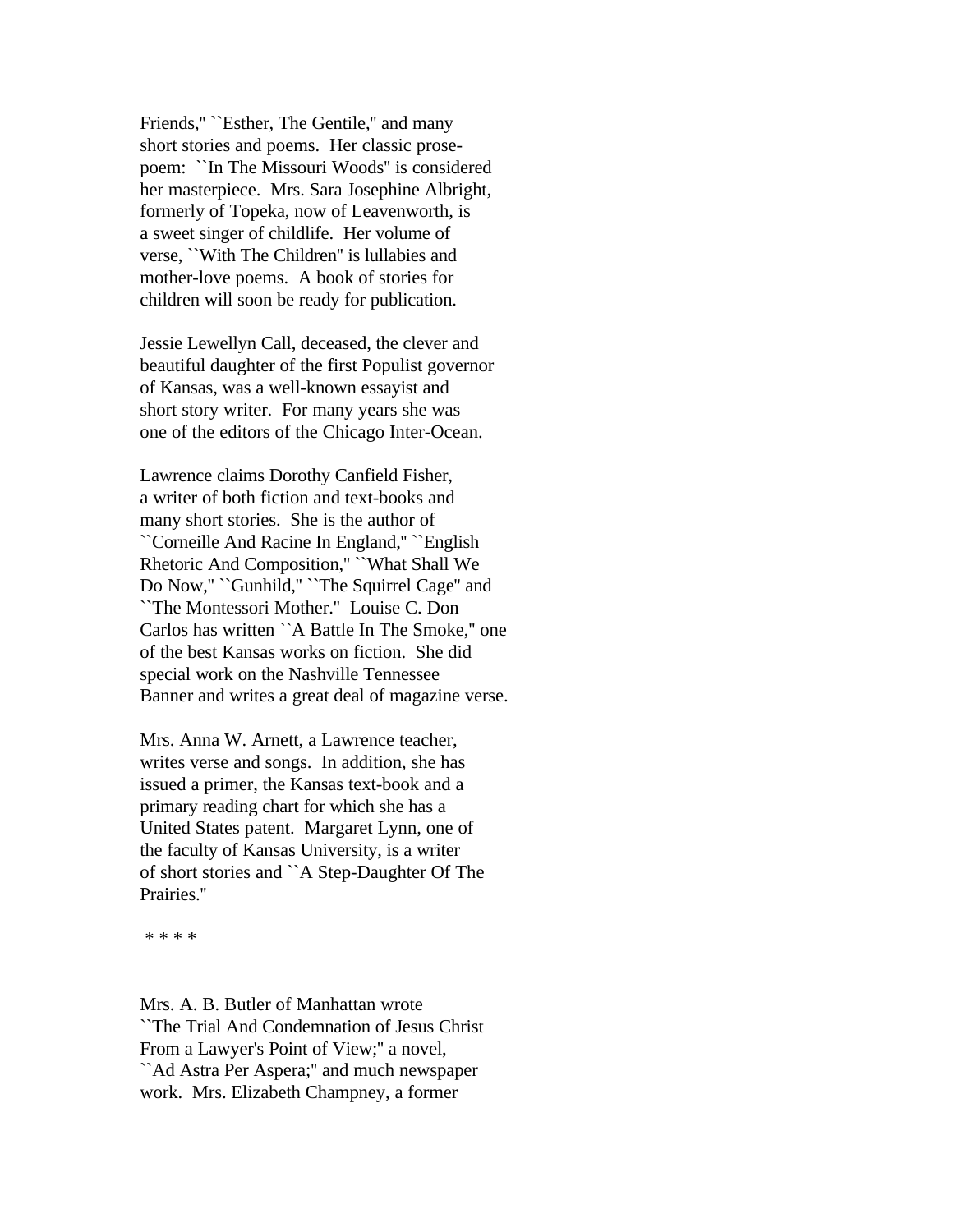teacher in the Kansas State Agricultural College, is the author of more than twenty books and many short stories. ``Three Vassar Girls Abroad,'' ``Witch Winnie Series,'' ``Dames And Daughters of Colonial Days,'' ``Romance of French Abbeys,'' Romance of Italian Villas,'' and ``Romance of Imperial Rome'' are her most popular works.

\* \* \* \*

Sadie E. Lewis, Hutchinson, is the author of ``Hard Times In Kansas'' and other verse. Her daughter, Ida Margaret Glazier, is a poet and song writer. Mrs Alice McAllily wrote ``Terra-Cotta'' and many other books.

Lillian W. Hale, Kansas City, is author of verse, short stories, and a novel. Another novel will be ready for publication this autumn.

Lois Oldham Henrici, a one-time Sabetha and Parsons woman, is the author of "Representative" Women'' and many good short stories.

Laura D. Congdon, a Newton pioneer, is a verse and short story writer. Mary H. Finn, Sedgwick, writes beautiful verse and much prose. Jennie C. Graves, Pittsburg, writes poetry and moving picture plays. Mrs. Johannas Bennett, another Pittsburg woman, has written an historical novel, ``La Belle San Antone.'' Florence L. Snow, Neosho Falls, is an artistic and finished writer of verse and prose. She is the author of ``The Lamp of Gold.'' Sharlot M. Hall, Lincoln, writes prose and verse. A volume of poems, ``Cactus And Pine,'' ``History of Arizona,'' ``A Woman of the Frontier,'' ``The Price of The Star'' and short stories are her important works. Mrs. A. S. McMillan, Lyons, a poetess, song writer and licensed preacher, writes clever verse, much of which has been set to music. ``Land Where Dreams Come True'' is her best known poem. Kittie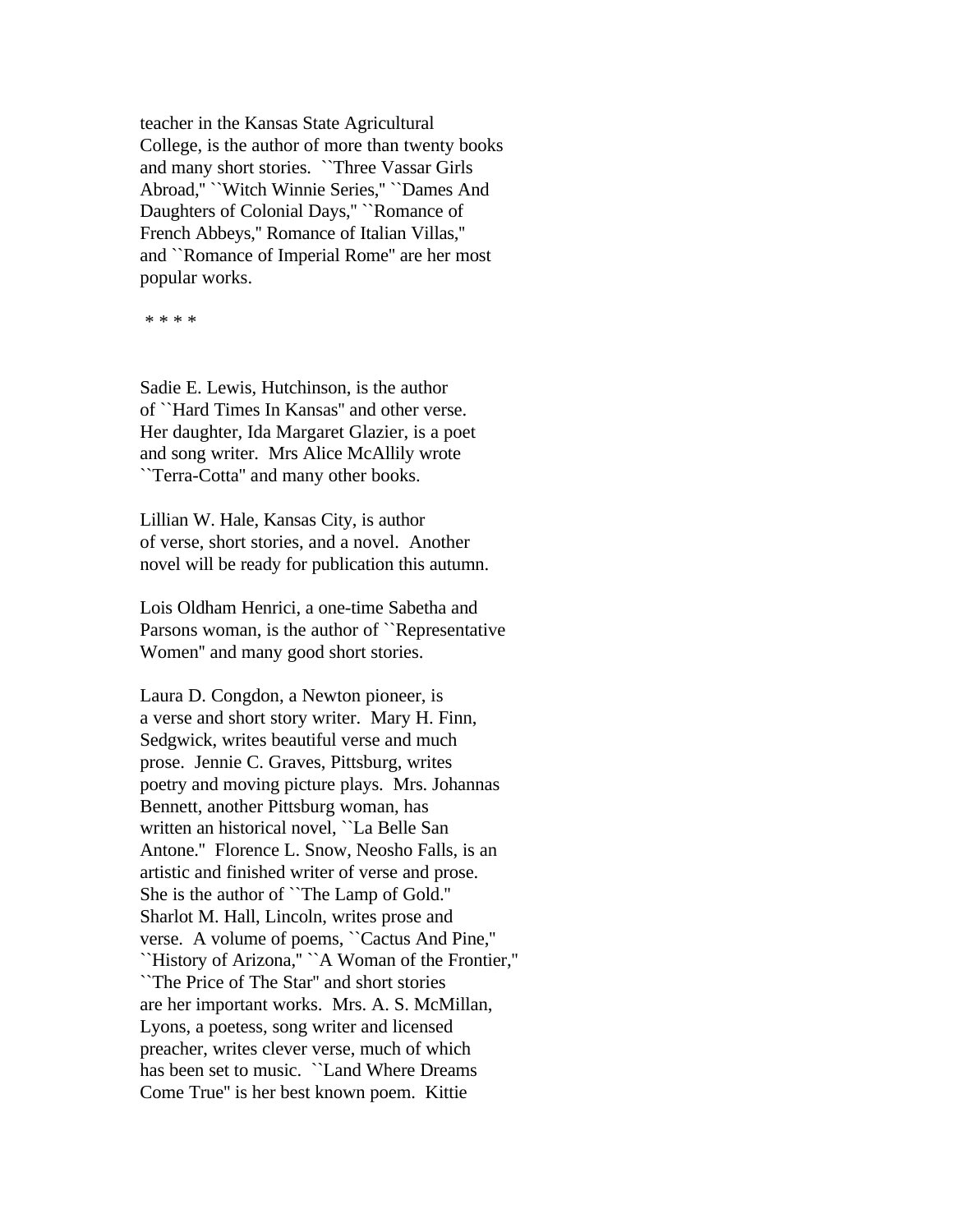Skidmore Cowen, a former Columbus woman, is author of ``An Unconditional Surrender,'' a civil war story. ``The Message of Hagar,'' a study of the Mormon question will be in the press soon. Miss Mary E. Upshaw, McPherson, wrote verse at the age of seven and published her first story at fifteen. She has a book in preparation which she expects to publish at an early date. Jeanette Scott Benton, formerly of Fort Scott, writes short stories novelettes, and stories for children. May Belleville Brown of Salina, has a very clever pen, as has, also Mrs. Lulu R. Fuhr of Meade, the author of ``Tenderfoot Tales.'' Mrs. E. M. Adams, Mound City, writes exquisite verse and in the past, had many short stories to her credit. Mrs. C. W. Smith, Stockton, writes both prose and verse. Cara A. Thomas Hoover, formerly of Halstead, Harvey County, now living in Rialto, California, writes prose and beautiful verse. Rose Hartwick Thorpe, the author of ``Curfew Shall Not Ring To-night,'' was a Kansan in the early sixties. She lived at Wilmington.

\* \* \* \*

Miss Margaret Stevenson, Olathe, is a writer of books for the blind. She has some short stories, nature and text-books published.

\* \* \* \*

Lelia Hardin Bugg, Wichita, has written ``The Prodigal Daughter,'' ``The People of Our Parish," and ``Orchids." Edna Thacher Russ, also of Wichita, writes short stories and educational articles.

\* \* \* \*

Mrs. E. Hamilton Myers, Englewood, is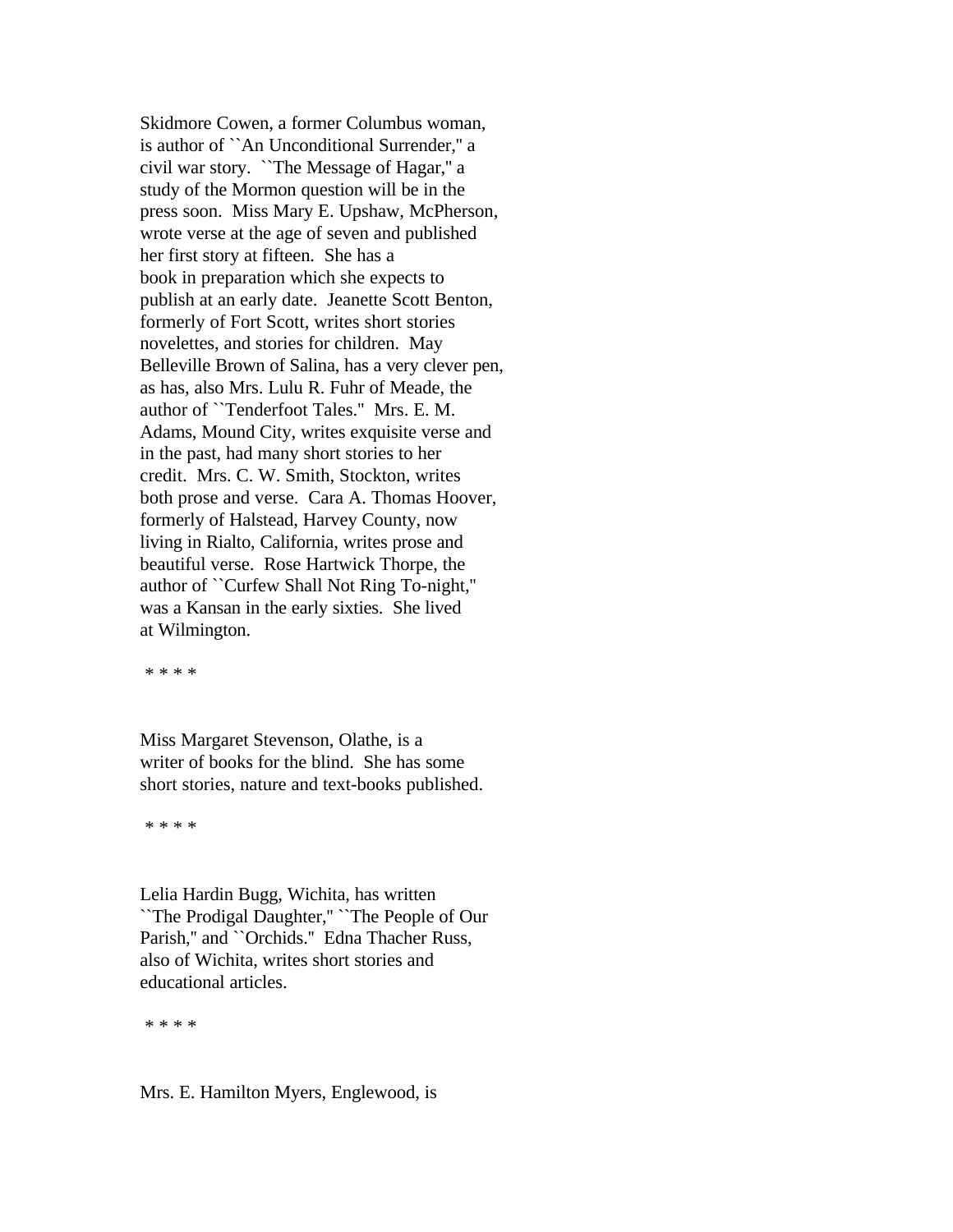a dramatic writer and a poet of rare talents. Being a musician, much of her verse is used for songs.

Mrs. Myers contributes to the English papers. Her first story was published by a magazine which had accepted writings of her mother's.

\* \* \* \*

Other than literature proper, we have Mrs. Lillian M. Mitchner, of Topeka, a scientific writer; Mrs. Lumina C. R. Smythe, a writer of verse, also of Topeka, who is co-author with her late husband in the revised ``Flora And Check List of Kansas.''

Among the clever newspaper women of the state are Margie Webb Tennal, Sabetha; Maud C. Thompson, Howard; Frances Garside, formerly of Atchison, now with the New York Journal; Mrs. E. E. Kelley, Toronto; Anna Carlson, Lindsborg; Mrs. Mary Riley, Kansas City; and Isabel Worrel Ball, a Larned woman, who bears the distinction of being the only woman given a seat in the congressional press gallery. Grace D. Brewer, Girard, has been a newspaper woman and magazine short story writer for ten years.

\* \* \* \*

Among the early Kansas writers are Clarinda Howard Nichols, Mrs. A. B. Bartlett, Lucy B. Armstrong, Sarah Richart, Mrs. Porter Sherman, and Mary Tenny Gray, all of Wyandotte and Mrs. C. H. Cushing of Leavenworth.

\* \* \* \*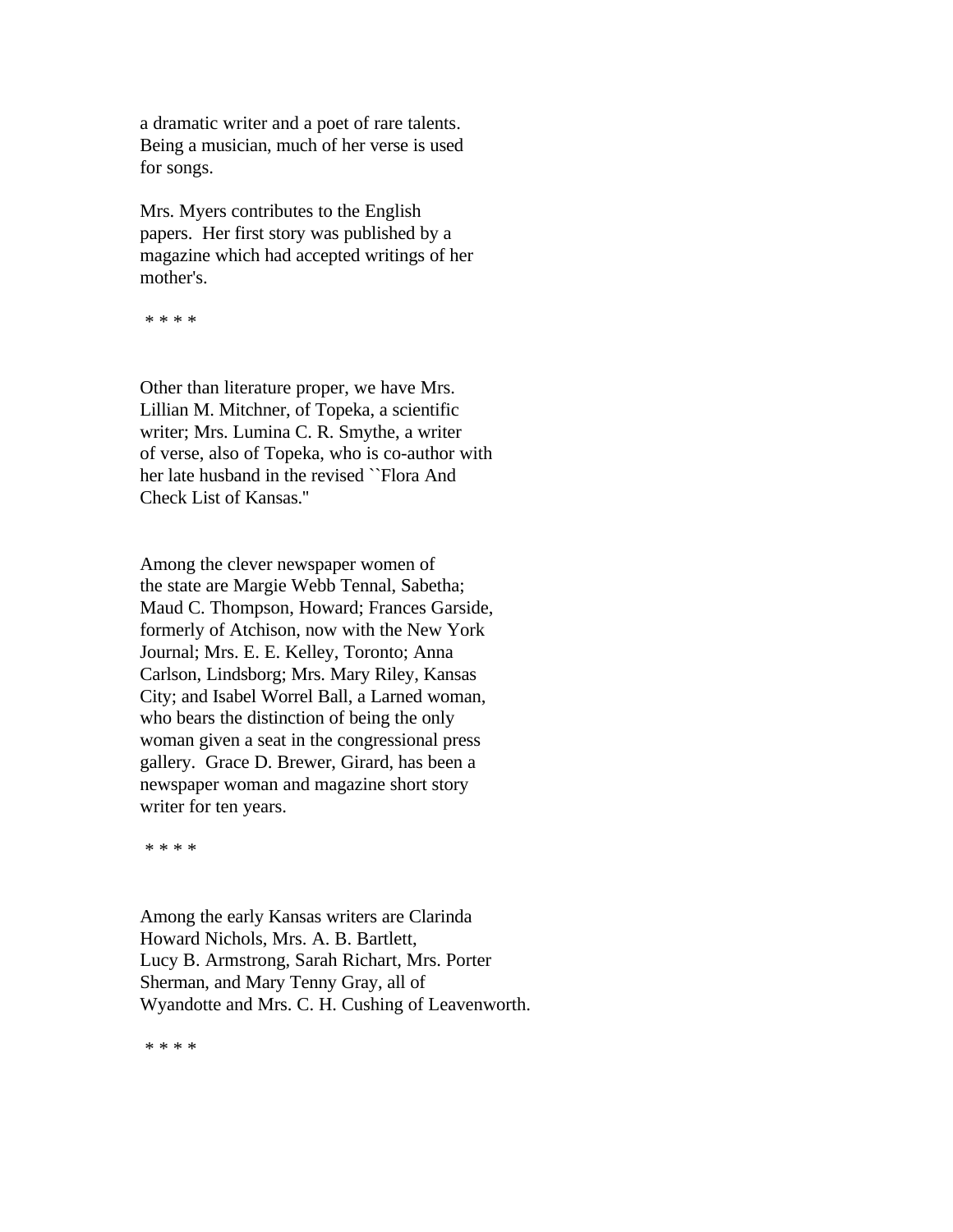Sara T. D. Robinson, the wife of the first governor of Kansas, was one of the very first women writers of the state. Her ``Kansas, Interior And Exterior'' was published in 1856 and went through ten editions up to 1889.

INDEX. Adams, Mrs. E. M. Albright, Sara Josephine Allerton, Ellen Palmer Aplington, Kate A. Armstrong, Lucy B. Arnett, Anna W. Arnold, Anna E. Arthur, Elizabeth Barr

Ball, Isabel Warrel Bartlett, Mrs. A. B. Bellman, Bessie May Bennett, Mrs. Johannas Benton, Jeanette Scott Black, Eva Bland Brewer, Grace D. Brown, May Bellville Bugg, Leila Hardin Butler, Mrs. A. B.

Call, Jessie Lewellyn Carlson, Anna Champney, Elizabeth Clark, Esther M. Congdon, Laura D. Cornelius, Mary A. Cowen, Kittie Skidmore Cushing, Mrs. C. H.

Don Carlos, Louise C.

Finn, Mary H. Fisher, Dorothy Canfield Fuhr, Lulu R.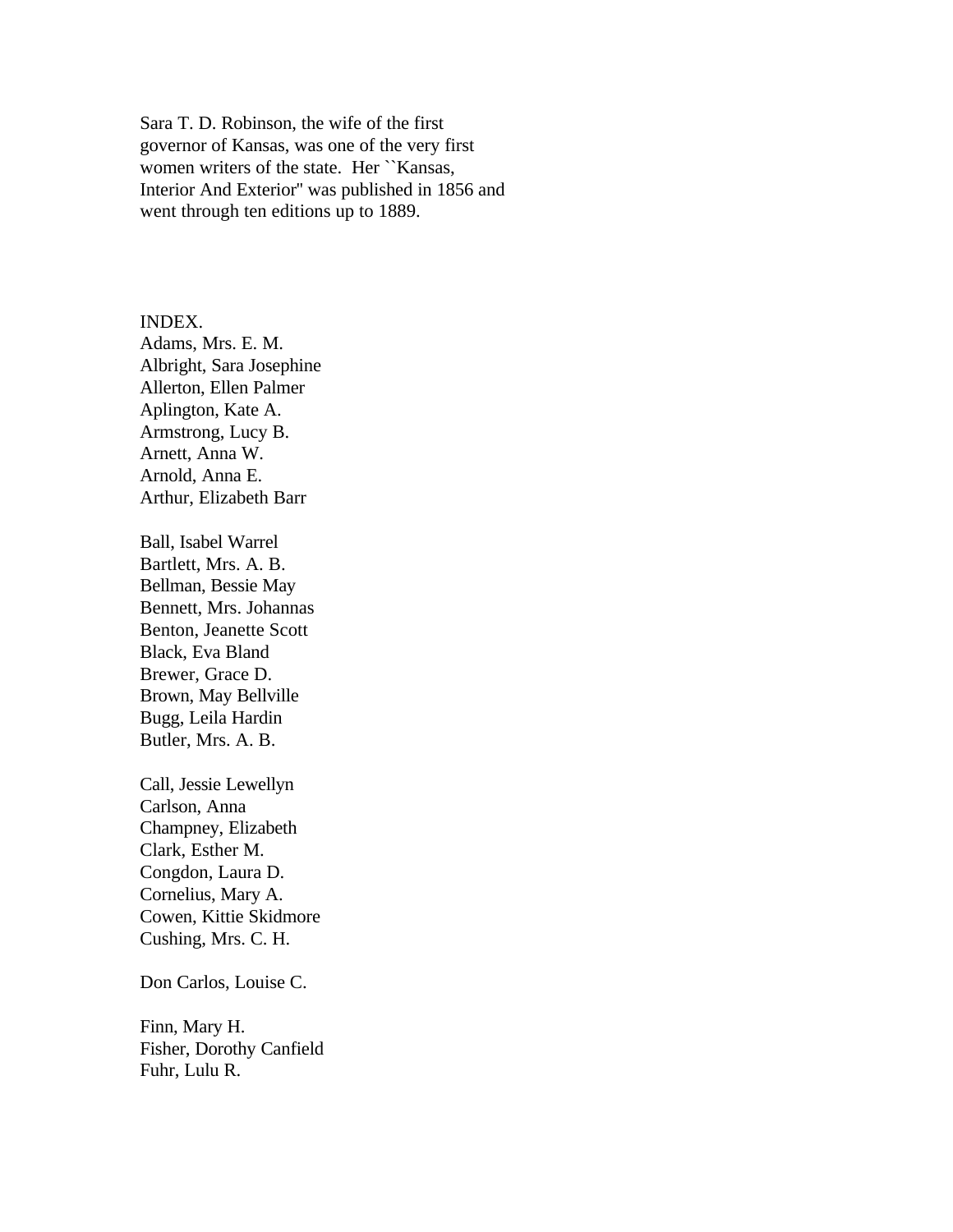Garside, Frances Glazier, Ida Margaret Graham, Effie Graves, Jennie C. Gray, Anna Deming Gray, Mary Tenny

Hale, Lillian W. Hall, Sharlot M. Haywood, Edna E. Henrici, Lois Oldham Henthorne, June Bellman Hoover, Cara A. Thomas Hudson, Mary Worrell Humphrey, Mary Vance

January, Anna L. Jarrell, Myra Williams Jones, Amanda T.

Kelley, Mrs, E. E.

Lewis, Sadie E. Louthan Hattie Horner Lynn, Margaret

McAllily, Alice McArthur, Isabel McCarter, Margaret Hill McCoy, Georgiana Freeman McMillan, Mrs. A. S. Mitchner, Lillian W. Murphy, Eva Morley Myers, Mrs. E. Hamilton

Nichols, Clarinda Howard

Perkins, Margaret

Richart, Sarah

Riley, Mary Robinson, Sara T. D. Roby, Marjory Roby, Sara E.